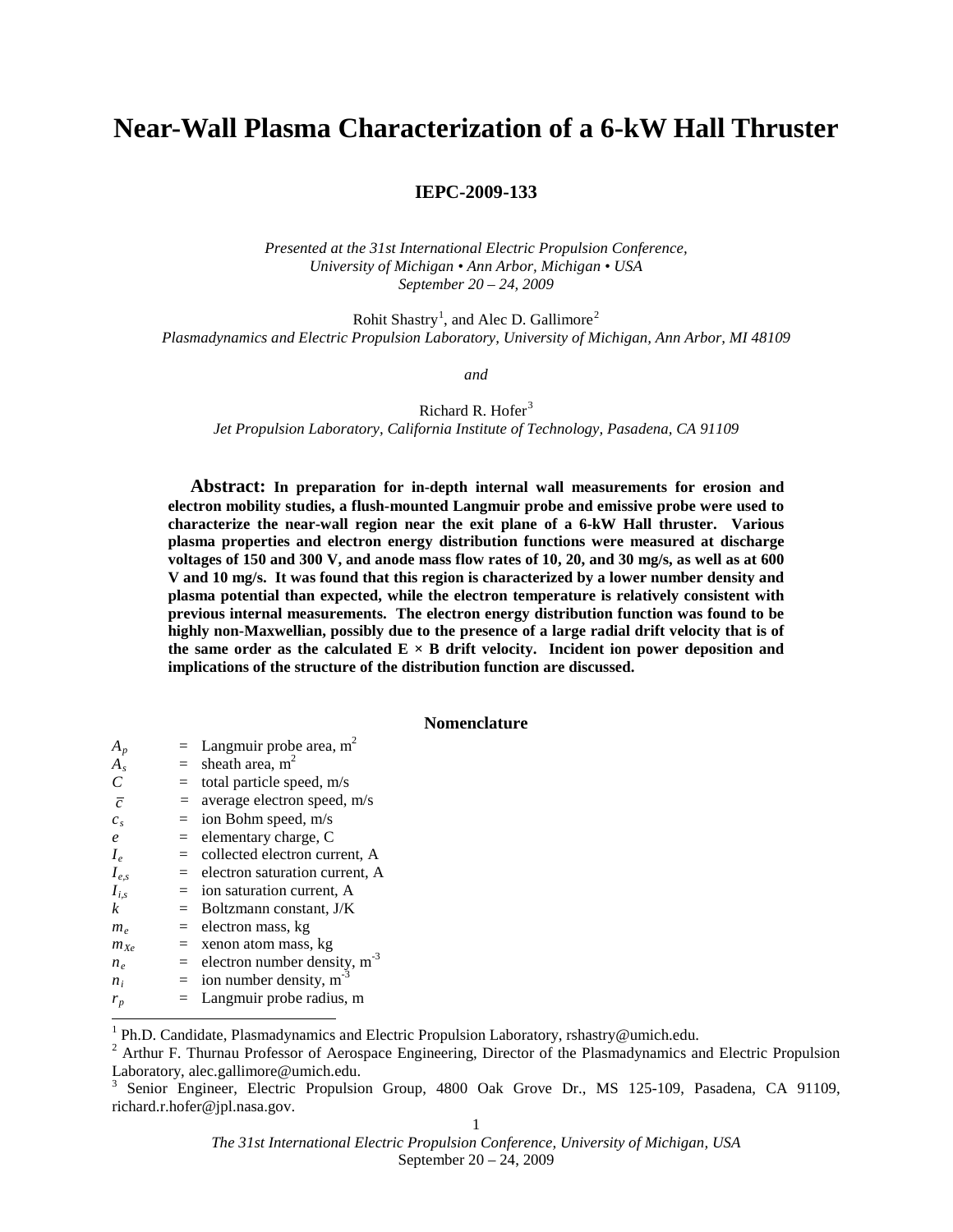| $T_e$                                | $=$ electron temperature, eV                                                                                 |
|--------------------------------------|--------------------------------------------------------------------------------------------------------------|
| $u_{i}$                              | $=$ incident ion beam velocity normal to probe surface, m/s                                                  |
| $V_{bias}$                           | $=$ Langmuir probe voltage bias, V                                                                           |
| $V_{cg}$                             | $=$ cathode-to-ground voltage, V                                                                             |
| $V_d$                                | $=$ discharge voltage, V                                                                                     |
| $V_f$                                | $=$ floating potential, V                                                                                    |
| $V_p$                                | $=$ plasma potential, V                                                                                      |
|                                      | $V_{peak}$ = probe voltage at which peak in 2 <sup>nd</sup> derivative is observed above plasma potential, V |
|                                      | $v_x$ , $v_y$ , $v_z$ = particle velocity in the x, y, and z directions, m/s                                 |
| ε                                    | $=$ total particle energy, J                                                                                 |
| $\varepsilon_{total}$                | $=$ total incident ion beam energy, eV                                                                       |
| $\varepsilon_{\scriptscriptstyle +}$ | $=$ incident ion beam energy normal to probe surface, eV                                                     |
| $\theta$                             | $=$ incident ion beam angle with respect to thruster axis, deg                                               |
| $\lambda_{De}$                       | $=$ electron Debye length, m                                                                                 |
|                                      |                                                                                                              |

#### **I. Introduction**

Tall thruster lifetime models currently in development aim to provide predictive tools that would eliminate or **IT** all thruster lifetime models currently in development aim to provide predictive tools that would eliminate or substantially reduce the need to perform long-duration, expensive life tests of flight articles.<sup>1-3</sup> A cri these modeling efforts is the need to understand and characterize the interaction between the plasma and the discharge channel walls. This interaction is composed of several complex processes that are not fully understood, and yet significantly affect thruster performance and lifetime. Several notable advances have been made in recent years in understanding plasma-wall interactions in Hall thrusters,<sup>46</sup> but there is presently a noticeable lack of experimental validation. In particular, measurements of ion current and power incident on the ceramic walls as well as characterization of the electron energy spectrum would greatly contribute to the understanding of Hall thruster sheath physics, as well as provide validation and/or allow refinement of existing sheath models.<sup>7-10</sup>

As a preparatory study, plasma properties and electron energy distribution functions (EEDFs) were measured near the wall of a 6-kW Hall thruster. A boron nitride tab instrumented with a flush-mounted Langmuir probe was clamped in place downstream of the thruster exit plane, and data were taken over seven operating conditions at various discharge voltages and anode mass flow rates. Similarly, a swept emissive probe was used to provide an accurate, independent measurement of plasma potential under the same operating conditions. These data were then compared to internal measurements taken by Reid et al. using a high-speed axial reciprocating probe,<sup>11</sup> in order to characterize any differences associated with the near-wall region.

The paper is organized as follows: Section II describes the experimental setup and data analysis techniques used in the study. Section III presents results of plasma potential, number density, electron temperature, and EEDFs for all operating conditions. Implications of the trends seen in ion power deposition, characterization of the local plasma, and features of the local EEDF are discussed in Section IV, while Section V summarizes the pertinent conclusions of the study.

## **II. Experimental Apparatus**

#### **A. Vacuum Facility**

Experiments were performed in the Large Vacuum Test Facility (LVTF) at the University of Michigan's Plasmadynamics and Electric Propulsion Laboratory (PEPL). The LVTF is a 6-m-diameter by 9-m-long cylindrical stainless steel chamber, equipped with seven CVI model TM-1200 cryopumps and liquid-nitrogen-cooled shrouds capable of providing a pumping speed of 245,000 l/s on xenon. Facility pressure was monitored with two commercially available hot-cathode ionization gauges, and a base pressure of  $4 \times 10^{-7}$  torr was routinely achieved. At a total mass flow rate of 21.4 mg/s, the facility pressure was  $1.5 \times 10^{-5}$  torr, corrected for xenon.

#### **B. Hall Thruster**

The test article for this study was a 6-kW laboratory Hall thruster with an approximate throttling range of 100- 600 mN thrust and 1000-3000 s specific impulse. Research grade xenon propellant (99.999% pure) was supplied using commercially available controllers with  $\pm 1\%$  full-scale accuracy. The controllers were calibrated before the experiment using a constant volume method that corrected for compressibility effects. The thruster is instrumented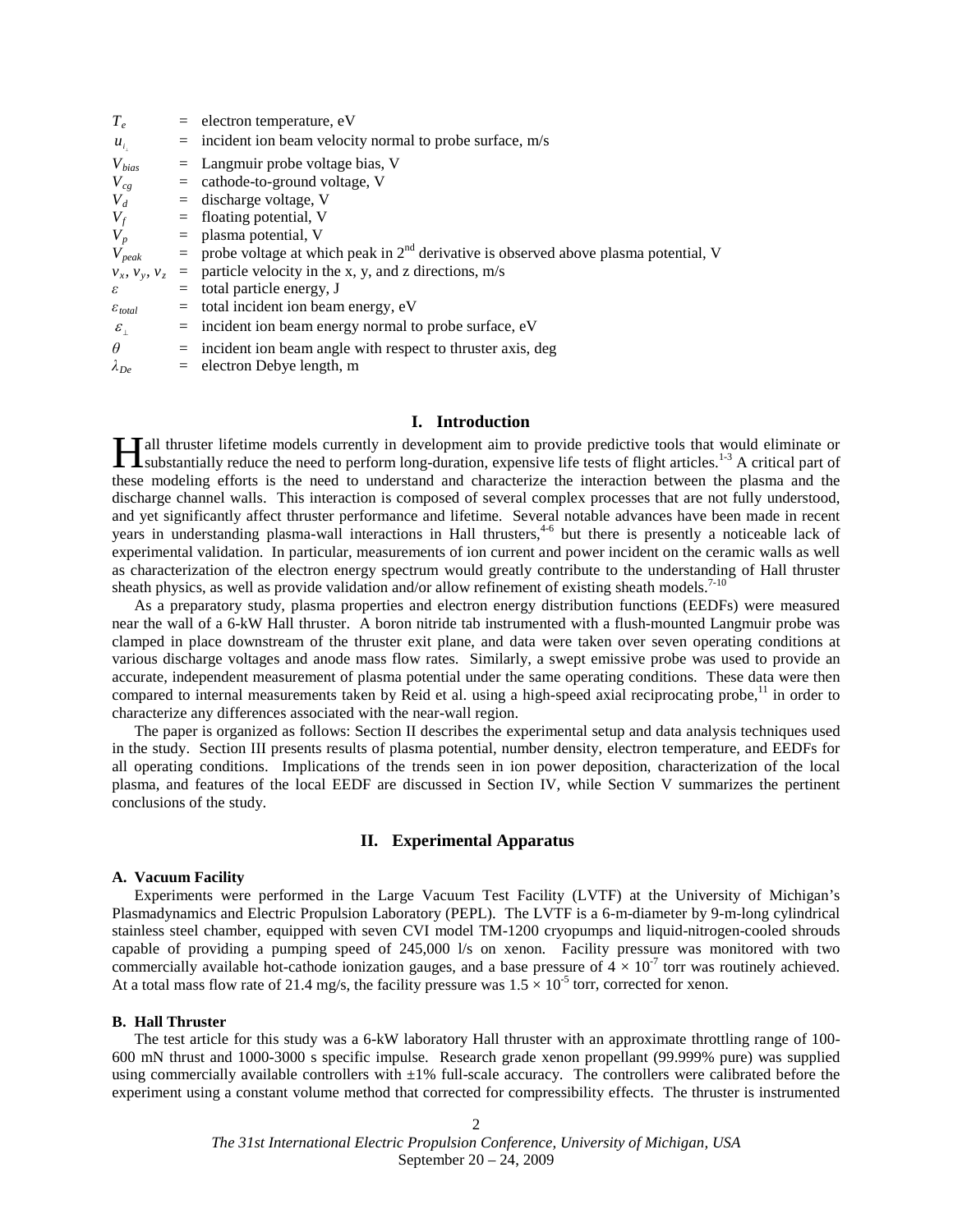with a center-mounted  $\text{LaB}_6$  hollow cathode, whose flow rate was maintained at 7% of the anode flow rate. The discharge was sustained with a 100-kW power supply capable of outputting 1000 V and 100 A. Separate supplies were used to power the magnets, along with the cathode heater and keeper.

#### **C. Langmuir Probe**

A single Langmuir probe flush-mounted to a boron nitride wall was used to interrogate the near-wall region of the 6-kW Hall thruster. This probe was selected due to its simplicity and ability to measure several plasma properties such as number density, electron temperature, floating and plasma potentials, and EEDFs. However, the analysis of Langmuir probe data in order to obtain these properties can be complex due to various effects causing non-ideal behavior, leading to many different analysis techniques. Therefore, the following section will detail the data analysis used in this study. This will be followed by a description of the probe design and data acquisition.

#### *1. Data Analysis Techniques*

Most of the analysis methods used in this study follow simple Langmuir probe theory.<sup>12</sup> First, the floating potential was found by locating the voltage at which the collected current was zero. Next, the ion current was added to the collected current and a semilog plot of the resulting electron current was created from the I-V characteristic. A line was fit to the transition region of this plot, whose inverse slope corresponds to the electron temperature in eV.

Plasma potential was found using two different methods. First, a line was fit to the electron saturation region of the semilog plot. The intersection of this line and the line fit to the transition region corresponded to the plasma potential and the electron saturation current. Second, two derivatives were taken of a smoothed trace of the I-V characteristic. The voltage at which the second derivative is zero was taken as another measurement of plasma potential, and the current collected at this voltage was taken as the electron saturation current. Regardless of which technique was used, the electron saturation current was assumed to be from the thermal flux of electrons incident on the probe surface, given by

$$
I_{e,s} = \frac{1}{4} e n_e \overline{c} A_p = \frac{1}{4} e n_e \sqrt{\frac{8e T_e}{\pi n_e}} A_p.
$$
 (1)

With the electron saturation current and the electron temperature, the electron density can be determined.

Ion number density was similarly determined from the ion saturation current. However, due to the size of the probe used, sheath expansion effects made it difficult to determine the proper saturation current. Due to the planar geometry of the probe, Sheridan's model was used to quantify the sheath expansion effects and recover the proper ion saturation current.<sup>13</sup> This model provides empirical formulas (based on PIC simulations) for the area expansion based on the non-dimensional relative probe bias and probe radius:

$$
\frac{A_s}{A_p} = 1 + a\eta_p^b, \eta_p = \frac{(V_p - V_{bias})}{T_e}, a = 2.28\rho_p^{-0.749}, b = 0.806\rho_p^{-0.0692}, \rho_p = \frac{r_p}{\lambda_{De}}.
$$
\n(2)

Thus, using the calculated plasma potential and electron temperature, the area expansion can be accounted for. Note that the model contains the electron Debye length, which in turn requires a plasma density. Use of this model is therefore an iterative process until a self-consistent solution is found. It should be noted that Sheridan's model was derived for a non-flowing, thermal plasma. Thus, its application here is intended as a first order correction that does not account for the directed ion energy present in Hall thrusters. [Figure 1](#page-3-0) shows the effects of the model on the ion saturation branch. After the sheath area correction, the saturation branch becomes much flatter, allowing for a more straightforward determination of the proper current. The saturation current was taken as the average current between the lowest probe bias and one electron temperature below the floating potential. If this current is assumed to be the Bohm current, it can be used to determine ion number density:

$$
I_{i,s} = 0.61 e n_i c_s A_p = 0.61 e n_i \sqrt{\frac{e T_e}{m_{Xe}}} A_p.
$$
 (3)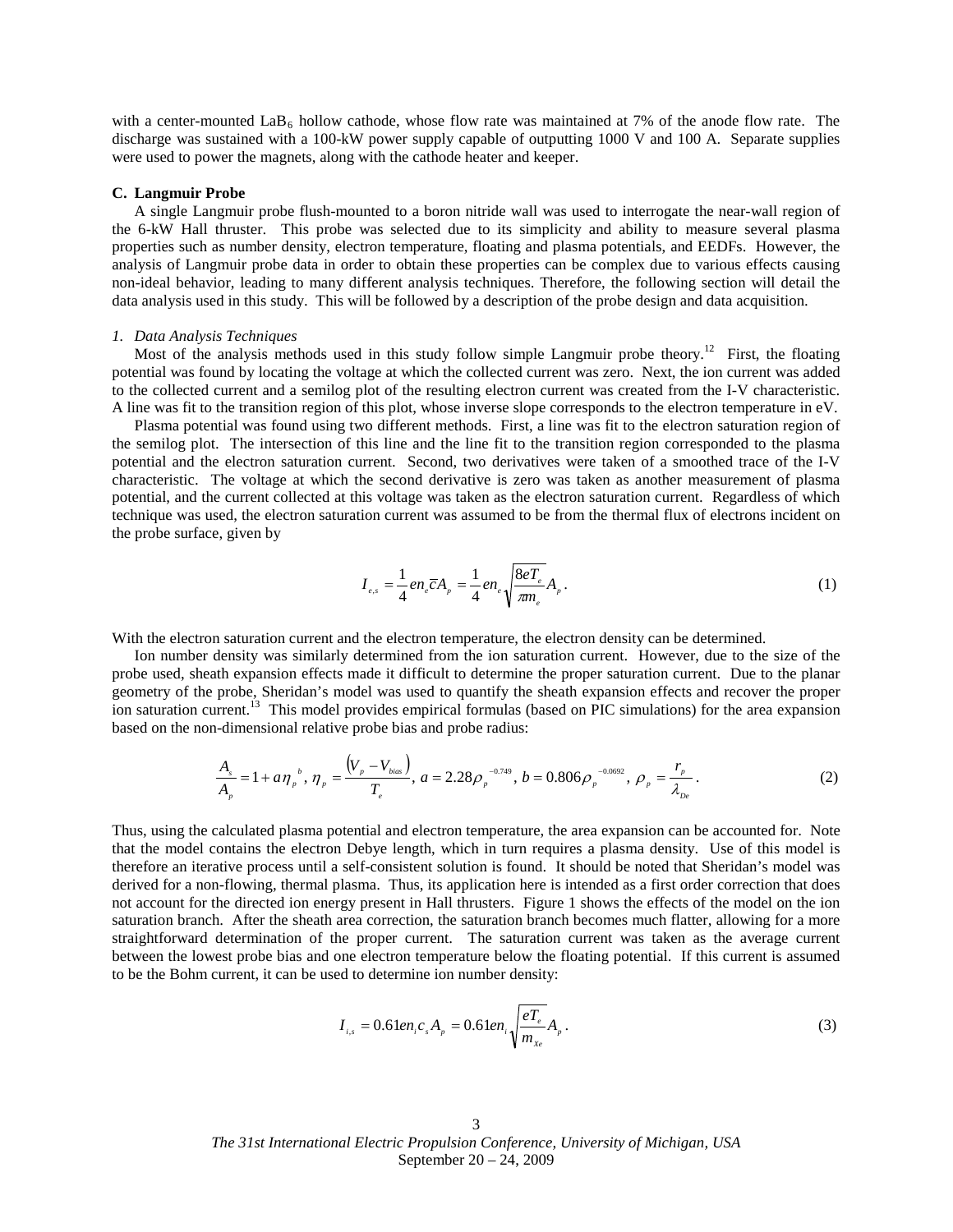

<span id="page-3-0"></span>**Figure 1. Comparison of the ion saturation branch of a Langmuir probe trace before and after correcting for sheath expansion effects using Sheridan's model. Note that after correction, the ion saturation region is much flatter.**

However, in Hall thrusters the ion current towards the wall typically has a significant beam component that causes them to enter the sheath supersonically.<sup>2</sup> If this occurs, the saturation current is dependent upon the beam velocity normal to the surface:

$$
I_{i,s} = en_i u_{i} A_p. \tag{4}
$$

For a planar probe, the presence of ion beams can be detected and their energy estimated.<sup>12</sup> Once the probe is biased This layer causes the sheath to expand and "bulge" out (see Figure 2), increasing the effective collection area of the sufficiently above the plasma potential, it will create a potential difference large enough to repel the ion beam. When this occurs, the ion beam forms a stagnation point within the sheath, generating a large space charge layer. probe, which manifests itself as a large increase in electron current. By detecting this increase in electron current, the normal ion beam energy may be estimated. This estimate was made by looking at the second derivative of the I-V characteristic (see [Figure 3\)](#page-4-1). A second peak can be detected above the plasma potential, whose maximum is taken as the location of the most probable normal ion energy:

$$
\varepsilon_{\perp} = V_{\text{peak}} - V_{\text{p}}.\tag{5}
$$

The total ion energy can be estimated using the local plasma potential and assuming collisionless, electrostatic acceleration of ions from anode potential:

$$
\varepsilon_{\text{total}} = (V_d - V_{cg}) - V_{p.} \tag{6}
$$

With the normal and total ion energies, the ion velocity direction with respect to thruster axis may be found:

$$
\theta = \sin^{-1}\left[\left(\frac{\mathcal{E}_{\perp}}{\mathcal{E}_{total}}\right)^{1/2}\right].
$$
\n(7)

It was found that after sheath expansion corrections, the calculated ion and electron densities were in excellent agreement.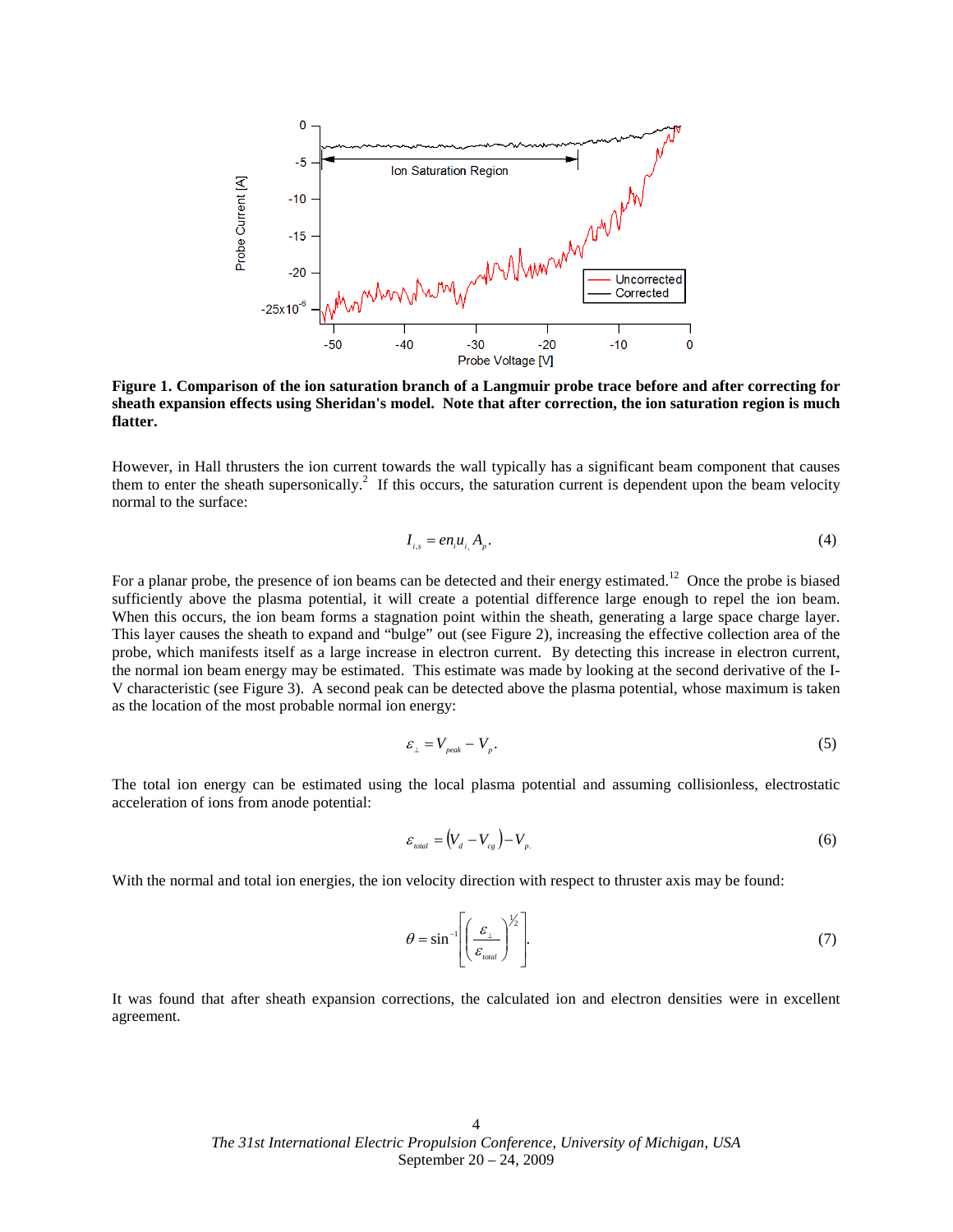

<span id="page-4-0"></span>**Figure 2. Schematic showing the effects of an ion beam on a planar Langmuir probe. When the bias voltage becomes sufficiently high, the ion beam is repelled, causing the sheath to bulge out and expand.**



<span id="page-4-1"></span>**Figure 3. Representative second derivative of a Langmuir probe I-V characteristic. The peak located above the plasma potential is an indication of an ion beam.**

Electron energy distribution functions were calculated using the Druyvesteyn formula:<sup>14</sup>

$$
f(E) = \frac{2m_e}{e^2 A_p} \left( \frac{2e(V_p - V_{bias})}{m_e} \right)^{\frac{1}{2}} \left( \frac{d^2 I_e}{dV_{bias}^2} \right). \tag{8}
$$

The second derivative of a smoothed I-V characteristic was taken, and was used along with the plasma potential measurement to determine the local EEDF. It should be noted that integration of the above EEDF gives another calculation of plasma number density, and that an effective temperature can be calculated for the distribution, (2/3)  $\langle \varepsilon \rangle$ , where  $\langle \varepsilon \rangle$  is the average electron energy based on the EEDF ( $\langle \varepsilon \rangle = \int \varepsilon f(\varepsilon) d\varepsilon$ , where  $f(\varepsilon)$  is the normalized EEDF and the integral is taken from zero to infinity).

#### *2. Probe Design*

Since this particular study is a preparatory experiment for internal flush-mounted diagnostics, the probe design attempts to emulate such an environment in order to collect a representative data set. A 0.381-mm-diameter tungsten probe was fit through a 1.6-mm-diameter alumina tube. This assembly was then placed within a boron nitride tab such that the probe tip was flush with the tab surface (see [Figure 4\)](#page-5-0).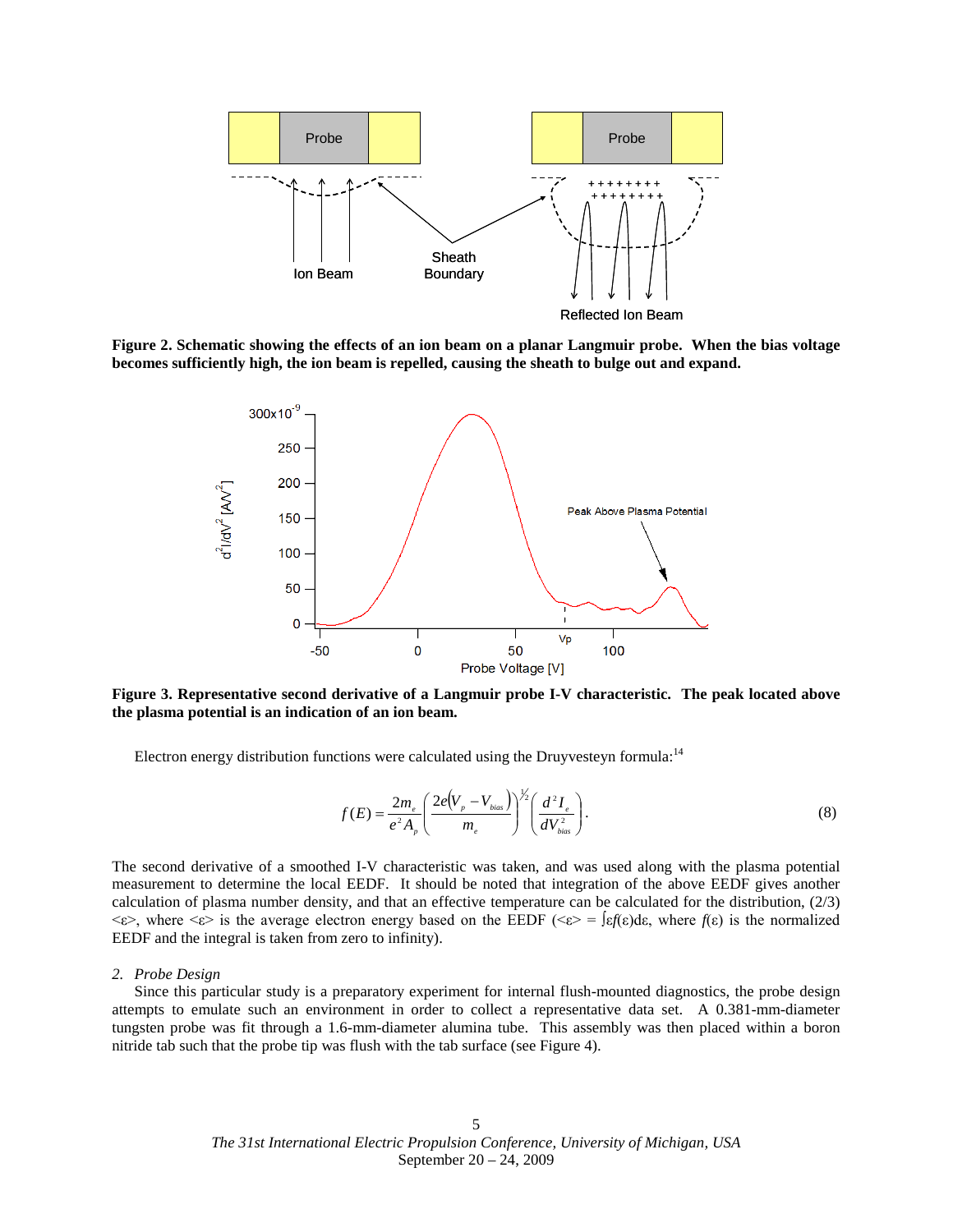

<span id="page-5-0"></span>**Figure 4. Schematic drawing of flush-mounted Langmuir probe used in study. Note: note to scale.**

The probe was then mounted onto the thruster face using a stainless steel mounting block and clamp, such that the flat portion of the tab lay adjacent to the outer wall exit plane. The final position of the probe was roughly 1.6 mm downstream of the exit plane and 1 mm radially away from the outer wall radius (plasma side, see [Figure 5\)](#page-5-1). It should be noted that this location is not completely representative of conditions at the channel walls, since directed ion energies will typically be higher while number densities and electron temperatures will be lower than those internal to the channel. However, this position was chosen because the magnetic field properties are representative of what can be found along the inner and outer channel walls, which was deemed more important due to its impact on the collected data.



<span id="page-5-1"></span>**Figure 5. Schematic of Langmuir probe placement with respect to the thruster body. Note: not to scale.**

#### *3. Data Acquisition*

Probe current and voltage were collected and stored using a data acquisition system (DAQ) capable of a 500 kHz scan rate across all channels. [Figure 6](#page-5-2) shows a schematic of the measurement circuit used for the Langmuir probe. A function generator was connected to a bipolar power supply that supplied the desired voltage waveform to the probe. The current shunt was comprised of a single 100  $Ω$  thin-film resistor, while the voltage divider used to measure the applied voltage was comprised of 8.18  $MΩ$  and  $0.24$  M $\Omega$  thin-film resistors. The signals were isolated from the DAQ with voltage-following isolation amplifiers, each having a bandwidth of 20 kHz. Blocking diodes were placed in parallel with the current shunt in order to protect the isolation amplifier from large current spikes. The circuit was calibrated at DC prior to the study, and



<span id="page-5-2"></span>**Figure 6. Electrical diagram of Langmuir probe data collection circuit.**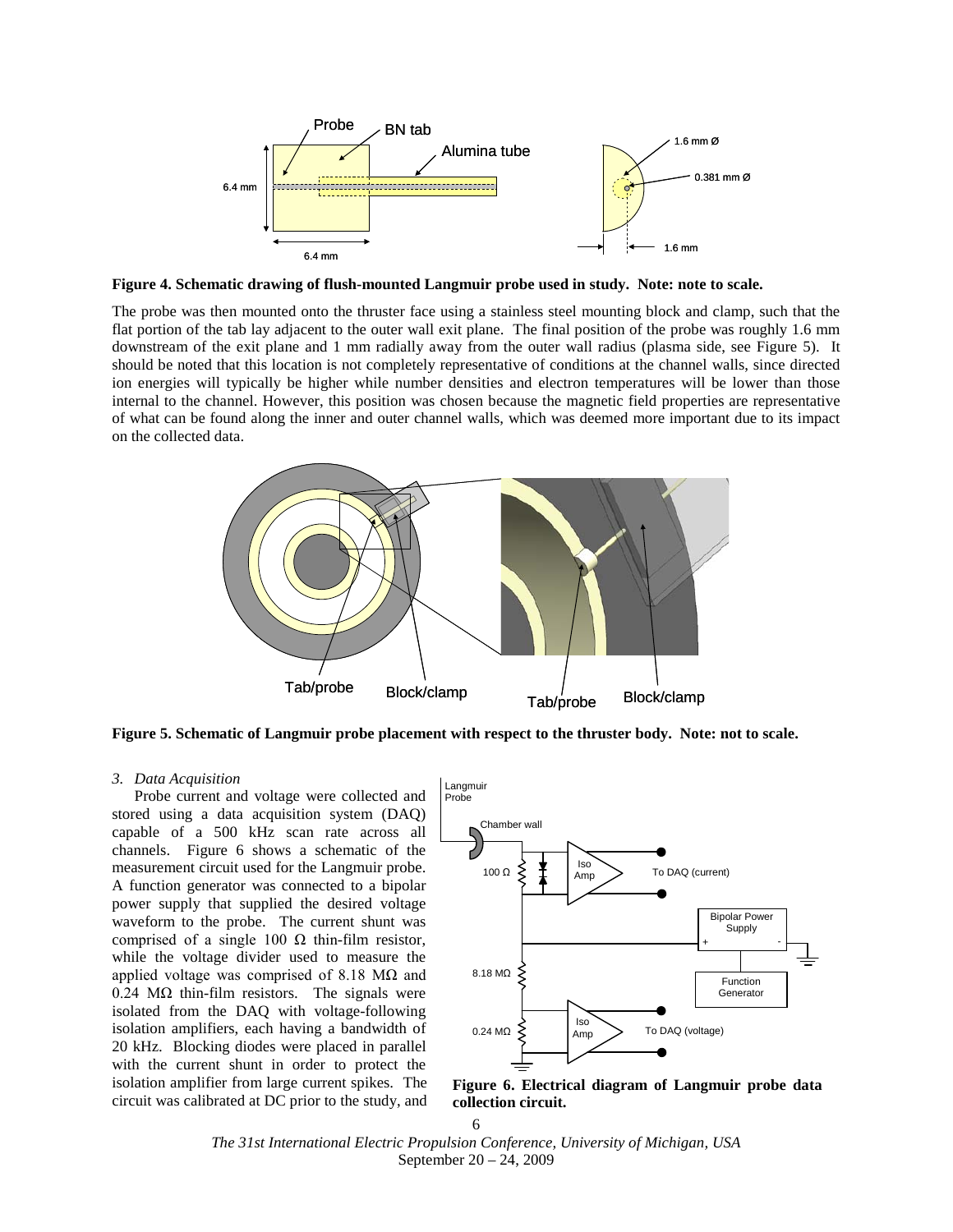displayed excellent linearity. The probe was biased using a symmetric triangle wave with a frequency of 20-30 Hz, well within the bandwidth of the isolation amplifiers. Each channel was scanned at 40-50 kHz, resulting in approximately 1000 points per I-V characteristic. Capacitive effects were characterized by taking data with no plasma present, and were subtracted out in post processing. Two hundred traces were taken at each operating condition and averaged before any data analysis was performed.

#### **D. Emissive Probe**

While the single Langmuir probe offers the ability to measure several important plasma properties, its ability to determine plasma potential accurately can be reduced substantially by non-ideal conditions. The presence of beams, magnetic fields, and significant plasma oscillations can all cause error in the determination of plasma potential.<sup>12</sup> For this reason, an emissive probe was used as an additional measurement of plasma potential. The floating emissive probe has extensive heritage as a diagnostic for internal plasma potential measurements in Hall thrusters.<sup>11,</sup> <sup>15, 16</sup> Floating emissive probes rely on a hot filament to thermionically emit electrons, which raises the probe's floating potential. As emission increases, the floating potential approaches the local plasma potential. However, space charge limitations on probe emission prevent the floating potential from properly reaching the plasma potential. This requires the use of a sheath model, which is dependent on the local electron temperature, to correct for space charge limitations. Thus, the floating emissive probe typically requires a Langmuir probe as a complementary diagnostic to measure plasma potential. Furthermore, uncertainties with the sheath model and its use in Hall thrusters create uncertainty in the measurement on the order of the local electron temperature.<sup>16</sup>

Since an independent measurement of plasma potential was desired, the swept emissive probe was utilized in this study. While this diagnostic is more time-consuming and difficult to implement than the floating emissive probe, the stationary nature of a near-wall probe allowed for its use with minimal added complexity. The swept emissive probe is run similarly to a Langmuir probe, except it has the ability to emit thermionic electrons. I-V characteristics are taken at various levels of electron emission; this emission shows up as increased ion current in the characteristic. However, once the probe is biased above the plasma potential, all emission should be reflected back to the probe surface, resulting in zero effective emission. Thus, the voltage at which all I-V characteristics begin to overlap is an accurate measurement of the local plasma potential.<sup>17</sup> While this diagnostic is significantly more complex than the floating emissive probe, it allows for an independent, highly accurate measurement of plasma potential.

### *1. Probe Design*

The emissive probe used in this study is based on the design primarily from Haas<sup>15</sup> but augmented by Linnell and Reid.<sup>11, 16</sup> A 0.127-mm-diameter filament made of 1% thoriated tungsten was placed within a 1.6-mm-diameter the tube to provide a tight fit between the filament and leads, as well as excellent electrical contact (see [Figure 7](#page-6-0)). double-bored alumina tube. Thoriated tungsten was chosen as the filament material due to its higher emission capabilities; this translates to a lower operating temperature for the required emission currents, thus bringing the filament further away from its melting point. The filament was bent into a loop with a 0.5-mm radius of curvature, and brought into contact with 0.254-mm-diameter copper lead wires. Tungsten filler wires were then placed inside The probe was mounted to the thruster using a stainless steel block and clamp, similar to the Langmuir probe used in this study. The final position of the probe tip was approximately 1.4 mm from the outer wall radius, and 2.6 mm beyond the exit plane, which was within 1 mm of the location of the Langmuir probe.



<span id="page-6-0"></span>**Figure 7. Schematic drawing of emissive probe used in study. Note: note to scale.**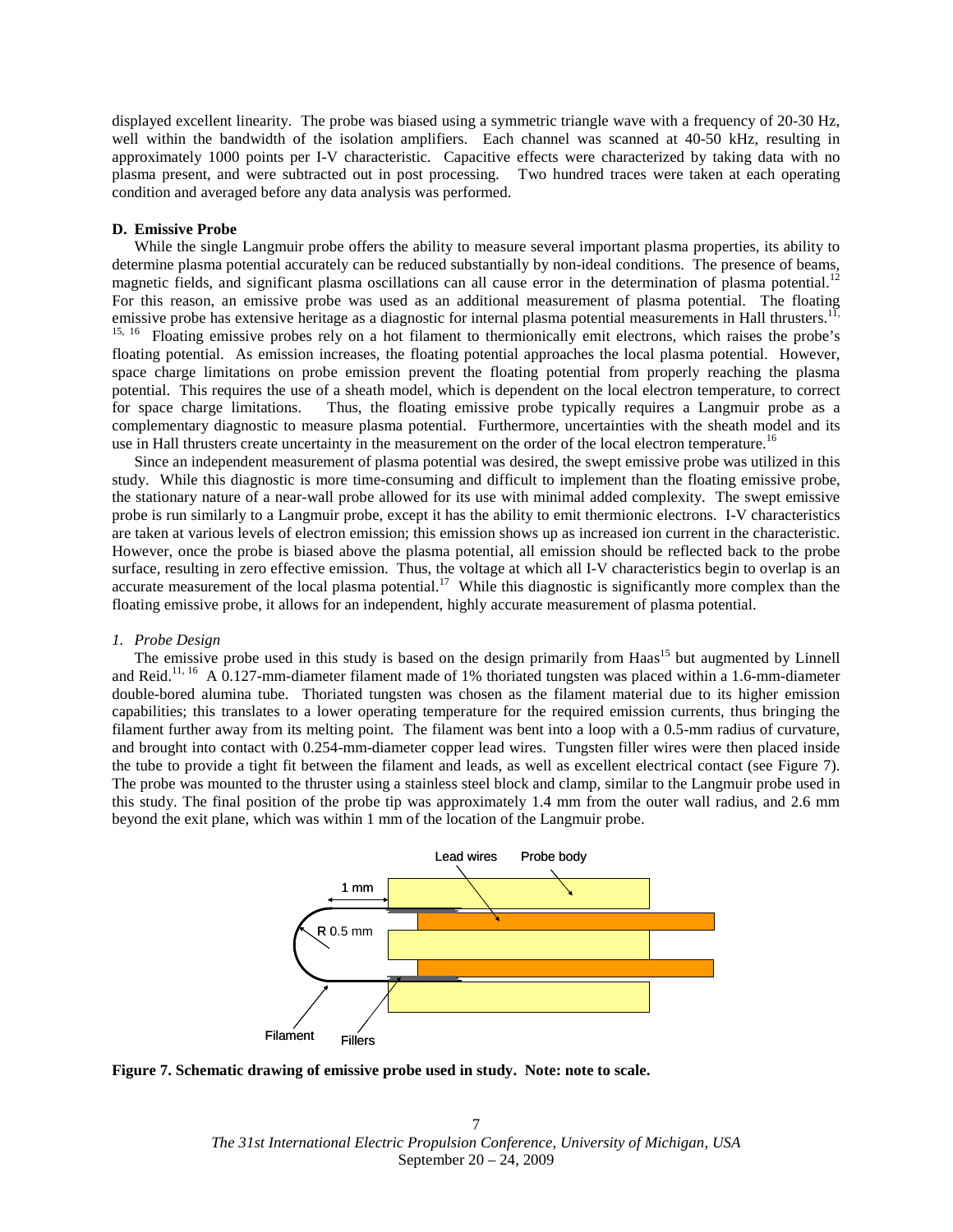## *2. Data Acquisition*

Due to the nature of the swept emissive probe, data were collected in a similar manner to the single Langmuir probe. Probe current and voltage were collected and stored using a data acquisition system (DAQ) that scanned each channel at 40 kHz. [Figure 8](#page-7-0) shows a schematic of the measurement circuit used for the swept emissive probe. The circuit was calibrated at DC prior to the study, and displayed excellent linearity. A floating power supply was used to provide the filament current required for thermionic emission. Current was slowly increased from zero while the filament was optically monitored. Once the probe showed noticeable signs of emission, I-V characteristics were taken at 2-3 different levels of emission current. A characteristic was taken at zero filament current as well. The probe was biased using a symmetric triangle wave with a frequency of 20 Hz, resulting in approximately 1000 points per I-V characteristic. The probe bias was applied in between a voltage divider



<span id="page-7-0"></span>**Figure 8. Electrical diagram of the emissive probe data collection circuit.**

placed in parallel with the filament. This voltage divider was comprised of two 215  $\Omega$  thin-film resistors, which was used to apply probe bias at the center of the filament where most emission should occur.<sup>17</sup> This was done to minimize uncertainties associated with the voltage drop across the filament. Capacitive effects were characterized by taking data with no plasma present, and were subtracted out in post processing. Furthermore, the voltage drop across the shunt was taken into account in data analysis when determining probe bias. While this correction is usually negligible, enough current was drawn by the probe to significantly affect a measurement that would otherwise have uncertainties of ~1-2 V. Two hundred traces were taken at each operating condition and averaged before any data analysis was performed.

#### **III. Results**

Langmuir probe and emissive probe data were taken near the outer wall exit plane of a 6-kW Hall thruster over a wide range of discharge voltages and anode mass flow rates. Discharge voltages of 150 and 300 V, each at anode mass flow rates of 10, 20, and 30 mg/s, are presented, as well as 600 V and 10 mg/s. Emissive probe data at 300 V and 30 mg/s are not available due to probe failure at this operating condition. Since this study is in preparation for erosion and electron mobility investigations to be done inside the channel, properties relevant to these measurements will be presented here. In particular, plasma potential, as well as the sheath potential drop, incident ion current, density, beam energy, and EEDF measurements are discussed.

## **A. Plasma Potential**

The local plasma potential is an important measurement in this study, as it is necessary to determine the sheath potential drop, to correct the ion saturation branch in Langmuir probe data using Sheridan's model, to estimate the normal and total ion beam energies, and to determine the reference potential for the calculation of EEDFs. Due to its importance, the plasma potential was calculated using four methods. The line extrapolation and derivative methods for Langmuir probes, as well as the swept emissive probe, have already been discussed in Section II. The fourth method is to use the floating potential and shift it by an appropriate factor using the electron temperature:<sup>12</sup>

$$
V_p = V_f + \zeta T_e \,. \tag{9}
$$

In simple Langmuir probe theory,  $\zeta = 5.77$  for xenon. While this is not the most robust method to determine plasma potential, it offers a rough estimate that can be compared to other measurements.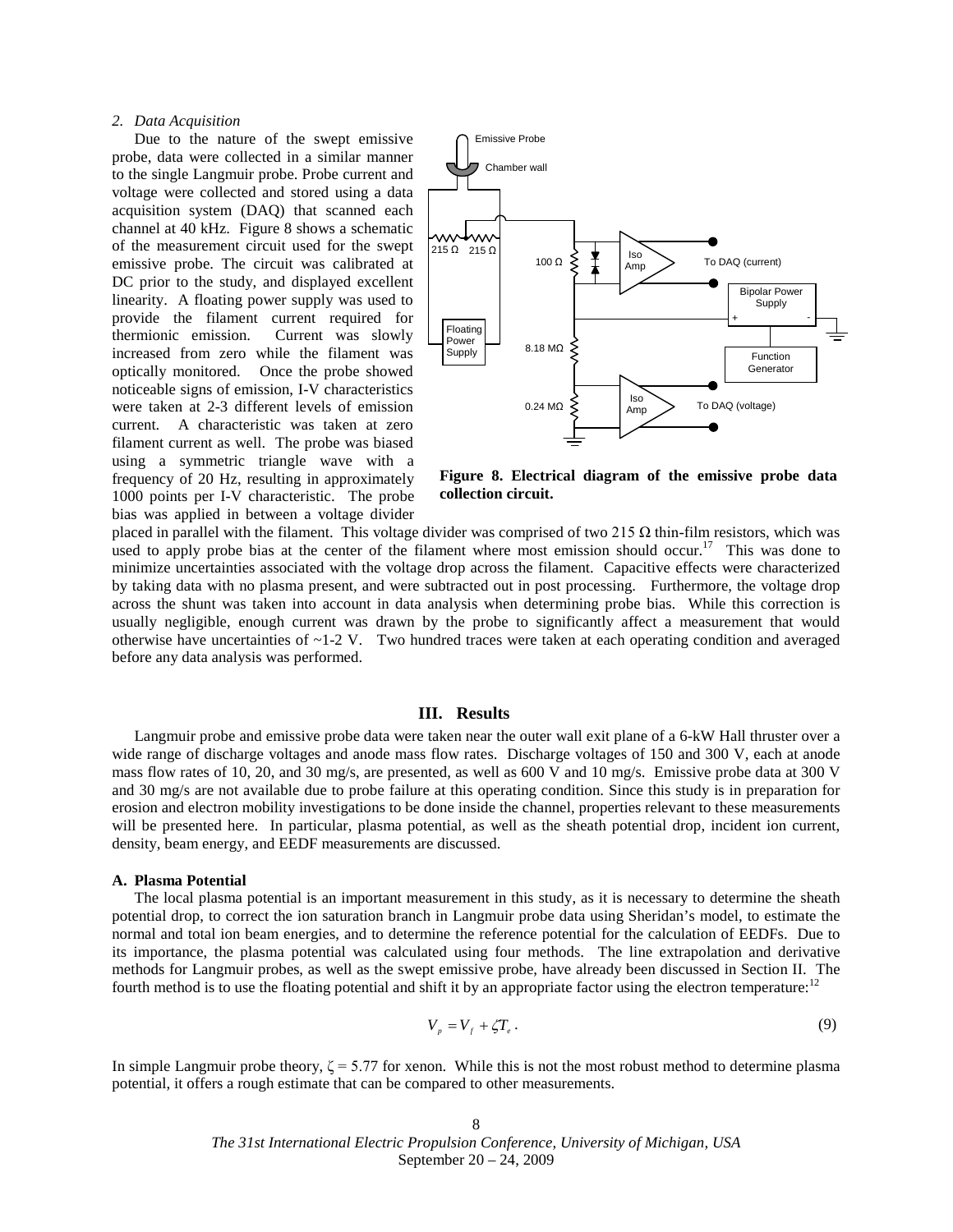[Figure 9](#page-8-0) shows a typical result of the line extrapolation and derivative methods using Langmuir probe data taken at 300 V, 20 mg/s. These two methods usually agree with each other to within a volt for data taken in the far-field plume.<sup>18</sup> However, it is evident from the figure that these two methods are not in good agreement, differing by approximately 30 V. Given the non-ideal environment of the interrogated region, it is not surprising to have such uncertainty in the plasma potential measurement of Langmuir probe data. This is further evidence of the need for a more robust, accurate determination of plasma potential, which is why the swept emissive probe was used. It should be noted that a distinct peak in the first derivative (or, equivalently, a zero in the second derivative) was usually not found, and in these cases the plasma potential was calculated by extrapolating the shape of the second derivative to its zero crossing.



<span id="page-8-0"></span>**Figure 9. Graphical comparison of the resulting plasma potentials from Langmuir probe data using two analysis methods. Differences between these methods ranged from 30 - 50 V, depending on operating condition.**

[Figure 10](#page-8-1) shows a typical plot of swept emissive probe data, also taken at 300 V, 20 mg/s. As the filament current is increased, there is a noticeable increase in the collected ion current. Once the I-V characteristics begin to overlap (within the noise level), the probe bias is taken to be above the plasma potential. It should be noted that sometimes the cold trace did not perfectly overlap with the other traces. This could be due to impurities that result in changes in the material work function.<sup>17</sup> Because of this, only the warm and hot traces were typically used to determine plasma potential. Due to the inherent noise level of the data, an uncertainty of approximately 3 V in the plasma potential was estimated for most operating conditions, while at 600 V and 10 mg/s the uncertainty was found to be approximately 15 V.



<span id="page-8-1"></span>**Figure 10. Typical I-V characteristics from swept emissive probe at various filament heater currents. The probe voltage at which the traces begin to overlap is taken as the plasma potential.**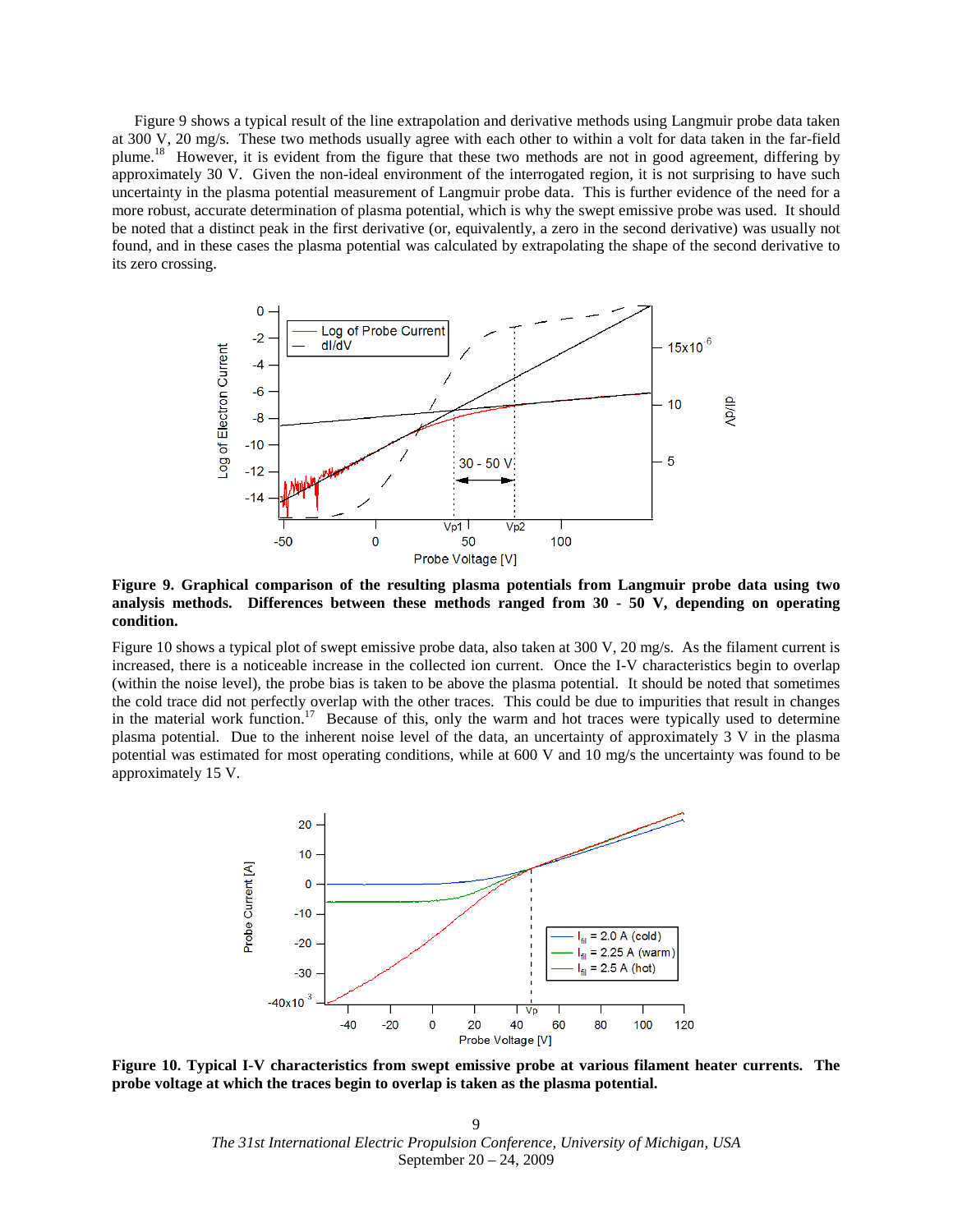In order to compare this measurement with those from the Langmuir probe, the swept emissive probe data were corrected for the location difference between probes. While this location difference was kept within approximately 1 mm, this could create a potential difference of tens of volts if within the acceleration zone of the thruster. The location correction was done using the floating potential and electron temperature measured with the emissive probe at zero emission. Using Eq. (9) for both the Langmuir probe and emissive probe, while leaving  $\zeta$  and  $V_p$  for the Langmuir probe as variables, an estimate of the plasma potential at the location of the Langmuir probe could be calculated:

$$
V_{p_1} = V_{f_1} + \left(V_{p_2} - V_{f_2}\right) \frac{T_{e_1}}{T_{e_2}}\,. \tag{10}
$$

In this equation, a subscript of "1" corresponds to the location of the Langmuir probe, while a subscript of "2" corresponds to the location of the emissive probe. Eq. (10) assumes that the two locations were close enough such that ζ was constant.

[Table 1](#page-9-0) compares the four methods of determining plasma potential across all the operating conditions tested. Since the emissive probe is considered to be the most robust measurement of plasma potential, all other methods were compared to its data. On average, the linear extrapolation method had a relative difference of 49%, while the derivative method had a relative difference of only 12%. The shifted floating potential method had a relative difference of 13% when compared to the emissive probe data, making it comparable to the derivative method. When considering individual data sets, the derivative method was the most accurate method to determine plasma potential from Langmuir probe data, and will be used in subsequent Langmuir probe data analyses.

| <b>Operating</b><br><b>Condition</b> | <b>Corrected Emissive</b><br><b>Probe Data [V]</b> | <b>Line Extrapolation</b><br>Method [V] | <b>Derivative Method</b><br>IV1 | <b>Shifted Floating</b><br><b>Potential Method [V]</b> |
|--------------------------------------|----------------------------------------------------|-----------------------------------------|---------------------------------|--------------------------------------------------------|
| $150 \text{ V}, 10 \text{ mg/s}$     | 63                                                 | 34 (46%)                                | 65 (4%)                         | 55 (13%)                                               |
| 150 V, 20 mg/s                       | 70                                                 | 35 (50%)                                | 65 (8%)                         | 57 (19%)                                               |
| $150 \text{ V}, 30 \text{ mg/s}$     | 63                                                 | 34 (47%)                                | 61(3%)                          | 48 (24%)                                               |
| $300 \text{ V}, 10 \text{ mg/s}$     | 70                                                 | 36 (49%)                                | 88 (26%)                        | 82 (16%)                                               |
| 300 V, 20 mg/s                       | 84                                                 | 42 (50%)                                | 75 (11%)                        | 76 (9%)                                                |
| 300 V, 30 mg/s                       | N/A                                                | 44                                      | 83                              | 82                                                     |
| 600 V, $10 \text{ mg/s}$             | 154                                                | 71 (54%)                                | 119 (23%)                       | 154 (0%)                                               |

<span id="page-9-0"></span>**Table 1. Comparison of measured plasma potential using four measurement and analysis methods. Percent differences when compared to the corrected emissive probe data are given in parentheses.** 

Once the plasma potential was determined, the effective sheath potential drop between the plasma and the wall was found for each operating condition. The measured potential drop,  $V_p - V_f$ , was taken as the potential drop across the sheath on the adjacent boron nitride wall. While this assumption may be complicated by secondary electron emission (SEE) effects, kinetic simulations have shown that SEE may have little effect on the potential drop within the channel.<sup>19-21</sup> Thus, these effects will be neglected pending further analysis. [Table 2](#page-9-1) shows this drop for all operating conditions tested, in units of volts and electron temperatures (only electron temperatures measured by the flush-mounted Langmuir probe were used).

<span id="page-9-1"></span>Table 2. Calculated sheath potential drop, in units of volts and T<sub>e</sub>, for all operating conditions tested.

| <b>Operating</b> | <b>Sheath Potential</b> | <b>Sheath</b>     |
|------------------|-------------------------|-------------------|
| <b>Condition</b> | ١٧.                     | Potential $[T_e]$ |
| 150 V, 10 mg/s   | 62                      | 6.9               |
| 150 V, 20 mg/s   | 63                      | 6.6               |
| 150 V, 30 mg/s   | 65                      | 7.2               |
| 300 V, 10 mg/s   | 87                      | 6.3               |
| 300 V, 20 mg/s   | 77                      | 5.7               |
| 300 V, 30 mg/s   | 90                      | 5.8               |
| 600 V, 10 mg/s   | 130                     | 4.5               |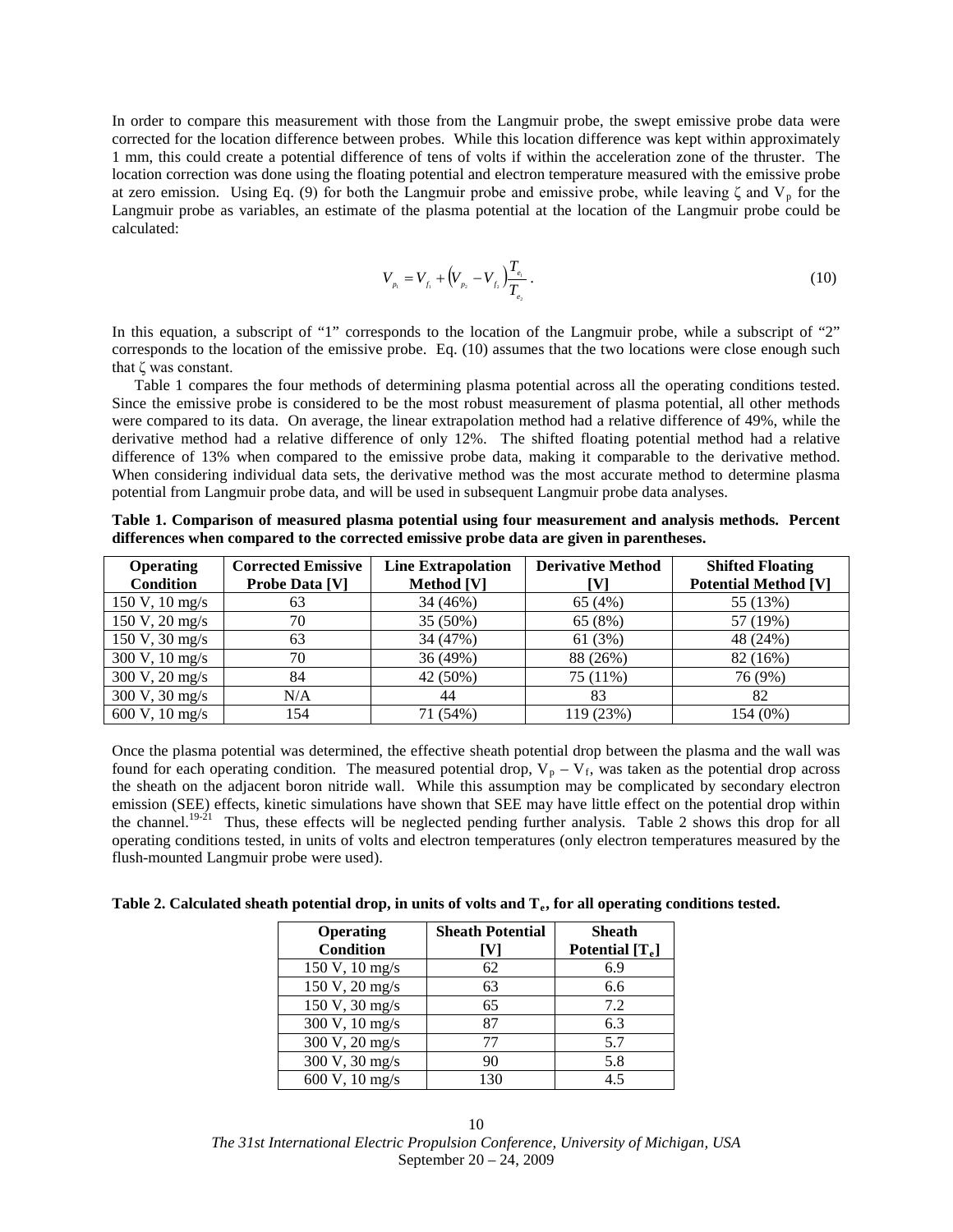It is evident from the table that as discharge voltage increases, the sheath potential drop, and thus the ion energy gained within the sheath, increases as well. This is expected based on the larger temperatures present at higher discharge voltages. However, when non-dimensionalizing the potential drop by the electron temperature, it is evident that the increase in potential drop is not as high as expected based on electron temperature alone, as the drop in units of  $T_e$  actually decreases with increasing discharge voltage. These trends will have important implications for the ion energy gained in the sheath and incident power deposition, which will be discussed in Section IV.

## **B. Incident Ion Properties**

Langmuir probe data were taken at several operating conditions, and the ion saturation branch was used to determine incident ion current density and number density. Sheridan's model<sup>13</sup> was used to correct for sheath Eq. (3). Table 3 gives the results at all operating conditions tested. expansion, and the resulting ion current as well as the measured normal ion energy were used to determine ion number density using Eq. (4). It should be noted that the normal ion beam energy is not available at 300 V and 10 mg/s since the probe voltage was not taken sufficiently high enough to detect it. Therefore, the saturation current was assumed to be equal to the Bohm current for this operating condition and the number density was found using

<span id="page-10-0"></span>**Table 3. Calculated ion properties at tested operating conditions. Incident current and number density tend to increase with flowrate and decrease with discharge voltage.**

| <b>Operating</b><br><b>Condition</b> | <b>Total Ion</b><br>Energy [eV] | <b>Normal Ion</b><br>Energy [eV] | <b>Incident Angle</b><br><b>With Respect</b><br>to Thruster<br>Axis [deg] | <b>Incident Ion</b><br><b>Current Density</b><br>$[A/m^2]$ | <b>Ion Number</b><br>Density $[m^3]$ |
|--------------------------------------|---------------------------------|----------------------------------|---------------------------------------------------------------------------|------------------------------------------------------------|--------------------------------------|
| 150 V, 10 mg/s                       | 73                              | 17                               | 29                                                                        | 49                                                         | $6.2 \times 10^{16}$                 |
| 150 V, 20 mg/s                       | 76                              | 25                               | 35                                                                        | 188                                                        | $1.9 \times 10^{17}$                 |
| $150 \text{ V}, 30 \text{ mg/s}$     | 81                              | 24                               | 33                                                                        | 157                                                        | $1.7 \times 10^{17}$                 |
| 300 V, 10 mg/s                       | 202                             | N/A                              | N/A                                                                       | 13                                                         | $2.3 \times 10^{16}$                 |
| $300 \text{ V}, 20 \text{ mg/s}$     | 215                             | 54                               | 30                                                                        | 38                                                         | $2.6 \times 10^{16}$                 |
| $300 \text{ V}, 30 \text{ mg/s}$     | 208                             | 33                               | 23                                                                        | 80                                                         | $7.2 \times 10^{16}$                 |
| 600 V, $10 \text{ mg/s}$             | 467                             | 166                              | 37                                                                        | 9.1                                                        | $3.6 \times 10^{15}$                 |

From [Table 3,](#page-10-0) it is clear that for a given anode flow rate, the ion number density decreases with increasing discharge voltage. This could be due either to improved beam focusing at higher discharge voltages, thus decreasing the density near the walls; or from the acceleration zone receding further upstream with increasing discharge voltage, causing decreased ion density due to higher local ion velocities. Due to the fact that this study consists of a singlepoint measurement, it is difficult to determine which one of these factors is responsible for this trend. It is interesting to note that the incident ion current exhibits the same trend as the ion density, which, along with total ion energy, will become important when ion power deposition to the wall is discussed in Section IV.

### **C. Electron Energy Distribution Functions**

Using the Druyvesteyn formula, EEDFs were determined from the Langmuir probe data using the second derivative of the characteristic in concert with the measured plasma potential. [Figure 11](#page-10-1) shows a typical EEDF at 300 V, 20 mg/s, as well as the equivalent Maxwellian distribution given the measured electron temperature. From the figure, it is evident that the distribution is highly non-Maxwellian. The peak (most probable) energy is much higher than predicted by the electron temperature. [Table](#page-11-0)  [4](#page-11-0) compares the electron temperature measured using simple Langmuir probe theory to the effective electron temperature found using the measured EEDF.



<span id="page-10-1"></span>**Figure 11. Representative EEDF measured near the wall, compared to the expected Maxwellian distribution given the measured electron temperature.**

*The 31st International Electric Propulsion Conference, University of Michigan, USA* September 20 – 24, 2009 11

Vormalized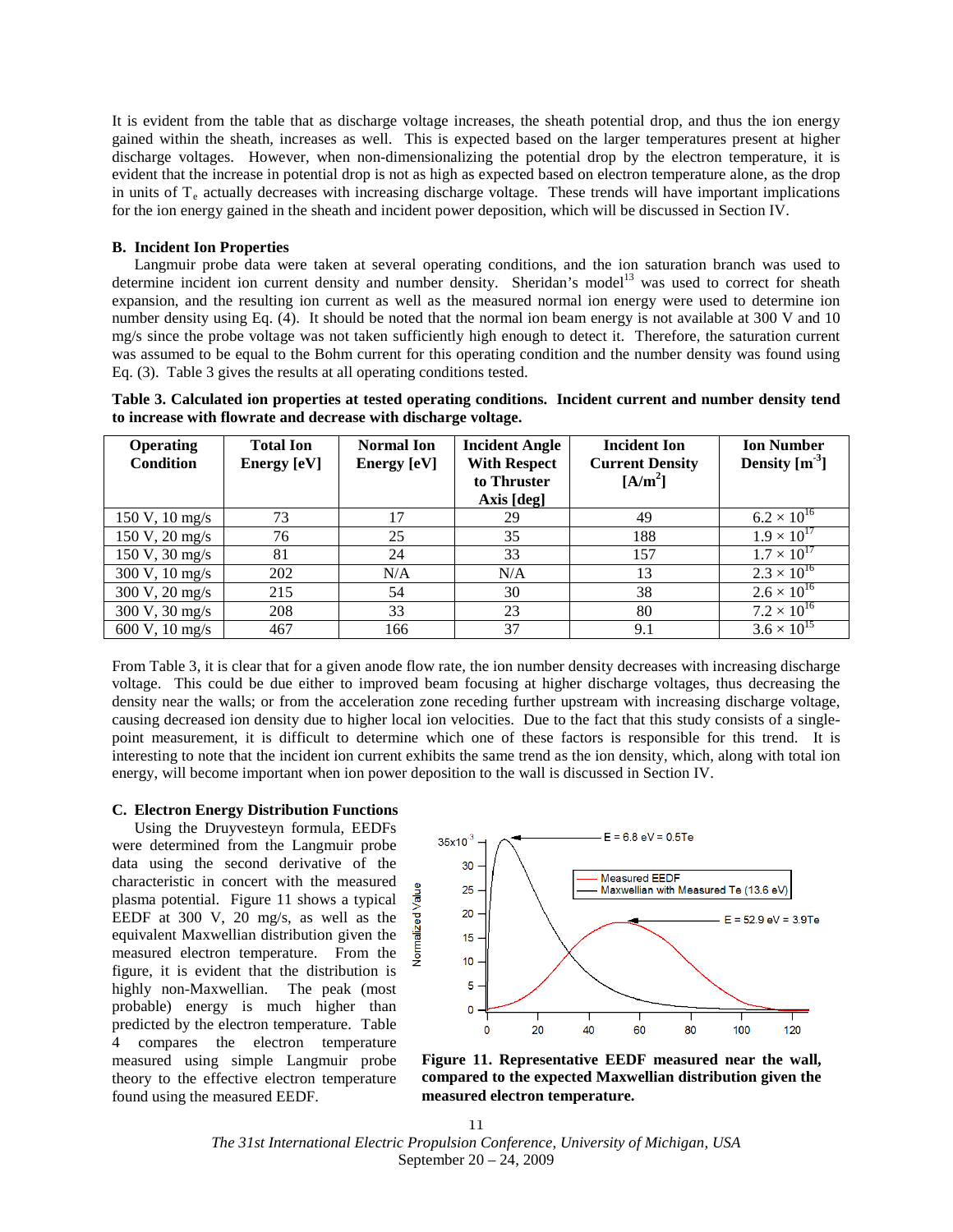<span id="page-11-0"></span>**Table 4. Comparison of the measured electron temperature and calculated effective temperature based on the measured EEDF. Note that the effective temperature is approximately 3X higher than the measured temperature.**

| <b>Operating Condition</b> | $T_e$ [eV] | $T_{\text{e,eff}}$ [eV] |
|----------------------------|------------|-------------------------|
| 150 V, 10 mg/s             | 8.9        | 29                      |
| 150 V, 20 mg/s             | 9.6        | 28                      |
| 150 V, 30 mg/s             | 9.1        | 29                      |
| 300 V, 10 mg/s             | 14         | 45                      |
| 300 V, 20 mg/s             | 14         | 37                      |
| 300 V, 30 mg/s             | 15         | 43                      |
| 600 V, $10 \text{ mg/s}$   | 29         |                         |

From [Table 4,](#page-11-0) the effective electron temperature is roughly three times higher than the measured electron temperature. The reason for this discrepancy can be seen in [Figure 12.](#page-11-1) The electron retarding branch of the Langmuir probe characteristic contains a linear region as well as a non-linear region. The linear region is indicative of, but not necessarily evidence of, a Maxwellian distribution. This linear region is the source of the measured electron temperature using simple Langmuir probe theory. However, this region does not continue all the way to the plasma potential as it would if the distribution were purely Maxwellian; less electron current is collected than expected based on the preceding Maxwellian distribution, shown by the extrapolation of the linear region. This indicates that a portion of the electron distribution may be Maxwellian described by the measured electron temperature, but the remaining distribution is not. Possible causes and implications of this non-Maxwellian distribution are discussed in more detail in Section IV.



<span id="page-11-1"></span>**Figure 12. Semi-log plot of electron current distinguishing sections of Maxwellian and non-Maxwellian electron collection. Extrapolation of the linear, Maxwellian region shows that less current is collected near the plasma potential than expected.**

The electron energy distributions were also compared across discharge voltages and mass flow rates. [Figure 13](#page-12-0) shows the EEDFs at 10 mg/s and 150, 300, and 600 V, as well as at 300 V and 10, 20, and 30 mg/s. As expected, the overall distribution tends to get wider and the peak shifts towards higher energies as discharge voltage increases, but does not change significantly with flow rate. These trends are reflected in both the measured and effective electron temperatures.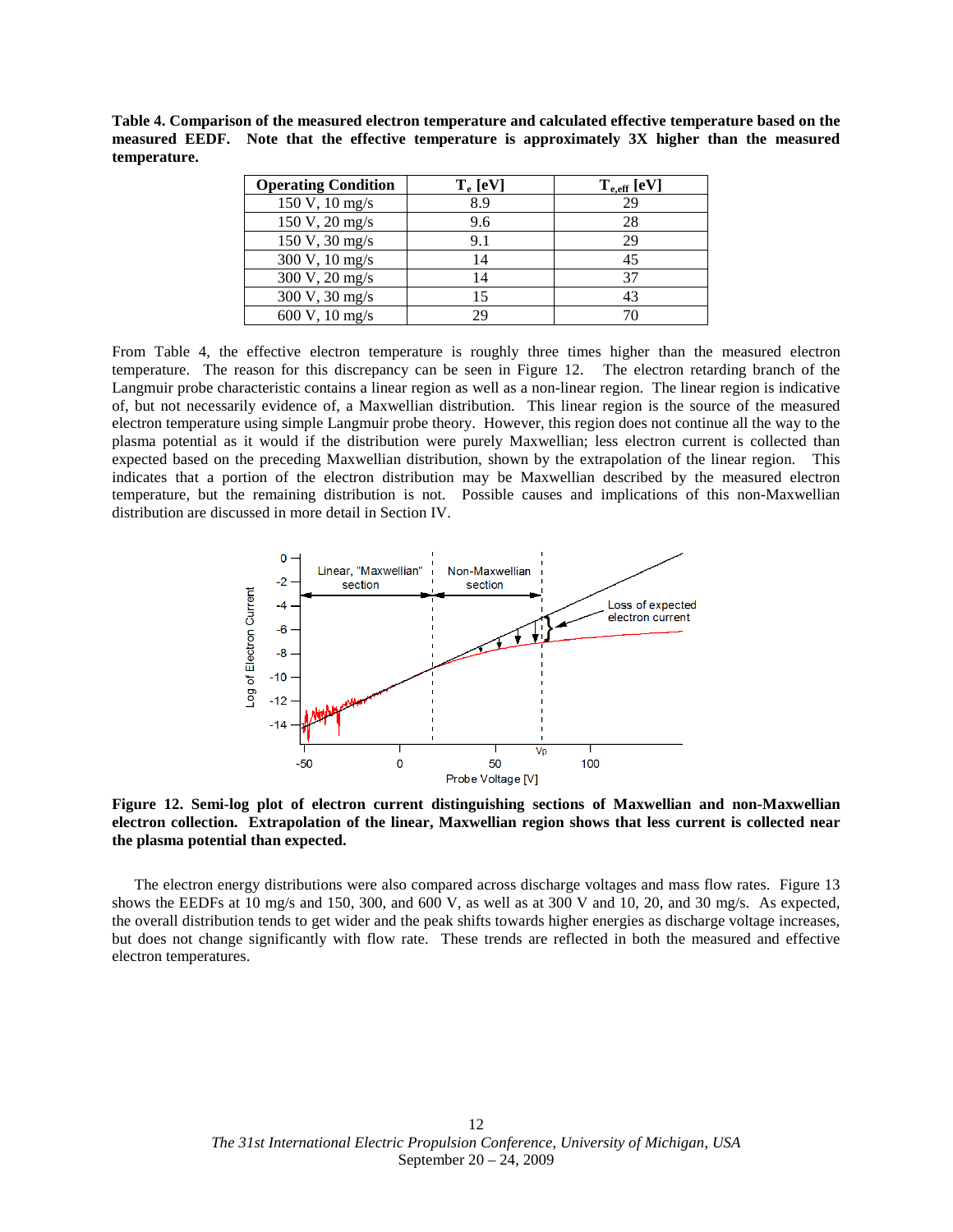

<span id="page-12-0"></span>**Figure 13. Comparison of EEDFs across operating conditions. Left: EEDF comparison at constant anode flow rate. Right: EEDF comparison at constant discharge voltage.**

#### **IV. Discussion**

Since this study was performed in preparation for internal measurements to aid understanding of erosion and electron mobility mechanisms, quantities relevant to these phenomena are discussed here. In particular, incident ion power deposition to the wall is compared across operating conditions. Plasma properties are compared to internal data taken by Reid et al.<sup>11</sup> in order to determine how the plasma discharge differs close to the wall. Finally, the structure of the local EEDF is discussed and implications are suggested.

#### **A. Ion Power Deposition**

Since erosion of the channel wall is directly related to the incident particle flux and energy, the ion power deposition is calculated and compared across all operating conditions tested. Simulations have shown that, depending on the position in the channel, a significant amount of the power deposition from ions can come from the ion beam energy.<sup>2</sup> Therefore, contributions from both the beam energy and sheath energy are included in the total beam energy (in eV) and the ion current density. Table 5 gives these properties at each operating condition. It is power deposition density. The incident power per unit area from the sheath is simply the product of the ion current density and the sheath potential drop. Similarly, the incident power per unit area from the beam is the product of the worth noting that the measured power deposition densities are the same order of magnitude as the bulk power deposition found by Mazouffre et al. using thermal imaging techniques on a 5-kW Hall thruster.<sup>22</sup>

<span id="page-12-1"></span>

| Table 5. Comparison of incident ion current density, incident ion beam energy, sheath potential drop, and     |  |
|---------------------------------------------------------------------------------------------------------------|--|
| calculated ion power deposition at all operating conditions tested. Note that changes in power deposition are |  |
| dominated by changes in ion current density.                                                                  |  |

| <b>Operating</b><br><b>Condition</b> | <b>Ion Current</b><br>Density $[A/m^2]$ | <b>Incident Ion</b><br>Energy [eV] | <b>Sheath Potential</b><br>Drop [V] | <b>Power Deposition</b><br>Density $[W/m^2]$ |
|--------------------------------------|-----------------------------------------|------------------------------------|-------------------------------------|----------------------------------------------|
| $150 \text{ V}, 10 \text{ mg/s}$     | 49                                      | 73                                 | 62                                  | $6.6 \times 10^{3}$                          |
| $150 \text{ V}, 20 \text{ mg/s}$     | 188                                     | 76                                 | 63                                  | $2.6 \times 10^{4}$                          |
| $150 \text{ V}, 30 \text{ mg/s}$     | 157                                     | 81                                 | 65                                  | $2.3 \times 10^{4}$                          |
| 300 V, 10 mg/s                       | 13                                      | 202                                | 87                                  | $3.7 \times 10^{3}$                          |
| 300 V, 20 mg/s                       | 38                                      | 215                                |                                     | $1.1 \times 10^{4}$                          |
| 300 V, 30 mg/s                       | 80                                      | 208                                | 90                                  | $2.4 \times 10^{4}$                          |
| 600 V, 10 mg/s                       | 9.1                                     | 467                                | 130                                 | $5.4 \times 10^{3}$                          |

While limited insight can be gained since measurements were taken at a single point, it is still evident from [Table 5](#page-12-1) that power deposition to the wall is maximized at low discharge voltages and high flow rates. This appears to be due mainly to the increased current density at the probe, possibly caused by larger beam divergences at lower discharge voltages. The trend in current density seems to dominate over any trends in sheath potential drop and incident ion beam energy, making anode flow rate, ionization efficiency, and beam divergence key factors in ion power deposition. Currently there is no clear trend between discharge power and the measured power deposition. However, conclusions cannot be drawn until a more complete spatial map of the incident ion density, energy, and power deposition is performed.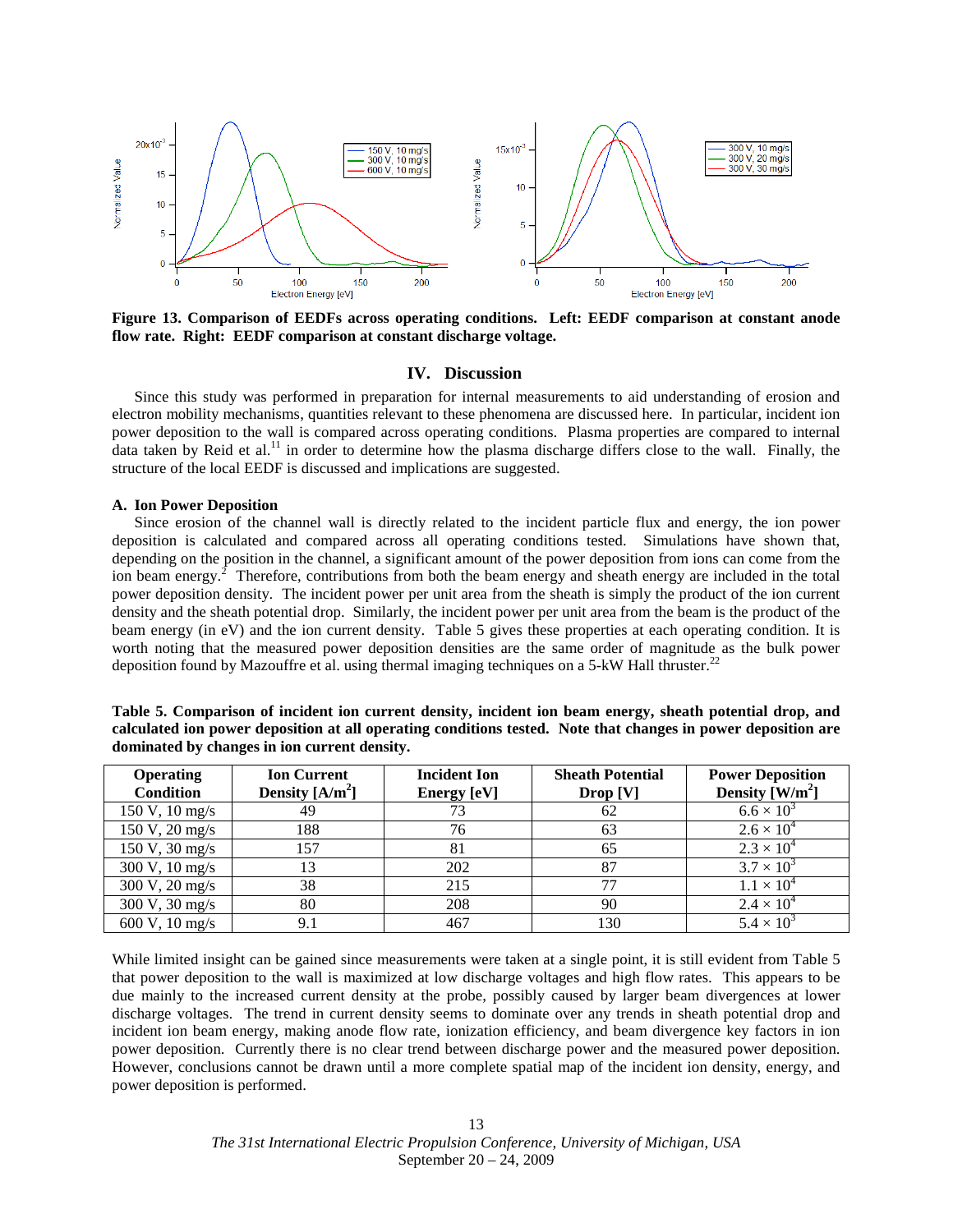# **B. Characterization of the Local Plasma**

Determining plasma properties close to the channel wall and comparing them to properties closer to channel centerline is important in gaining insight into erosion and electron mobility phenomena. Plasma potential, electron temperature and ion number density are compared between this study and data taken by Reid et al. $^{11}$ Internal measurements from Reid et al.

<span id="page-13-0"></span>**Table 6. Comparison of data taken near the wall to internal measurements taken by Reid et al.**

|                               | At flush probe       | 10% $L_w$ from       |
|-------------------------------|----------------------|----------------------|
|                               |                      | outer wall           |
| Plasma Potential [V]          |                      | 109                  |
| Electron Temperature [eV]     |                      |                      |
| Ion Number Density $[m^{-3}]$ | $2.6 \times 10^{16}$ | $1.1 \times 10^{18}$ |

are taken along the same magnetic field line as the Langmuir probe used in this study, and located at 10% the channel width  $(L_w)$  from the outer wall, the closest radial location interrogated in the study. [Table 6](#page-13-0) shows the comparison at the nominal condition of 300 V and 20 mg/s. While there is relative agreement between the measured electron temperatures, [Table 6](#page-13-0) indicates a 34 V voltage drop between the two data sets, as well as a 98% reduction in number density. Due to the similarity in electron temperature, the Boltzmann equation was used to determine whether the plasma potential and number density trends were consistent:

$$
n'_{n_o} = \exp\left(\frac{\phi}{T_e}\right). \tag{11}
$$

Using an averaged electron temperature and the measured ion density ratio, the expected potential drop is 45 V, which is in reasonable agreement with the measured potential drop of  $\sim$  34 V. This indicates that large density drops near the channel walls correlate to large radial potential drops, which are not as evident in data taken closer to the channel centerline.

#### **C. Analysis of the Local EEDF Structure**

The local electron energy distribution function was measured using a flush-mounted Langmuir probe and the Druyvesteyn formula over a wide range of discharge voltages and flow rates. It was found that the structure of the EEDF strongly deviated from a Maxwellian distribution given the measured electron temperature. In this section, three different distributions are derived and compared to the experimental data in order to determine a possible source of the non-Maxwellian nature of the EEDF. In particular, a Maxwellian distribution with an energy shift, a Maxwellian distribution with a velocity shift, and an anisotropic Maxwellian distribution are discussed below.

If a plasma initially with a Maxwellian distribution is subjected to a potential hill and remains collisionless, it will not re-thermalize and the distribution will contain an energy shift in the direction of the potential gradient. This scenario is possible close to the wall where the plasma density is low and radial electric fields are large. If the shift is in the *z* direction, then

$$
v_{z_o}^2 = v_z^2 + (\Delta v)^2. \tag{12}
$$

Since the number of particles with velocity  $v<sub>o</sub>$  should be the same as the number of particles with velocity  $v$  after the energy shift, and the number of particles is proportional to  $f(v)dv$ , then  $f(v_0)dv_0 = f(v)dv$  in the *z* direction, and the velocity distribution function is

$$
f(v_x, v_y, v_z) dv_x dv_y dv_z = \left(\frac{m}{2\pi kT}\right)^{3/2} \exp\left[-\frac{m(\Delta v)^2}{2kT}\right] \exp\left[-\frac{m}{2kT}\left(v_x^2 + v_y^2 + v_z^2\right)\right] \frac{v_z}{\left(v_z^2 + (\Delta v)^2\right)^{3/2}} dv_x dv_y dv_z.
$$
 (13)

Converting to spherical coordinates and integrating over the angles gives the speed distribution function as

$$
f(C)dC = 2\pi \left(\frac{m}{2\pi kT}\right)^{3/2} \exp\left[-\frac{m(\Delta v)^2}{2kT}\right] C \exp\left(-\frac{mC^2}{2kT}\right) \left[ \left(C^2 + (\Delta v)^2\right)^{1/2} - \Delta v \right] dC. \tag{14}
$$

Given  $\varepsilon = \frac{1}{2} mC^2$ , and defining  $\Delta \varepsilon = \frac{1}{2} m (\Delta v)^2$ , the final energy distribution function becomes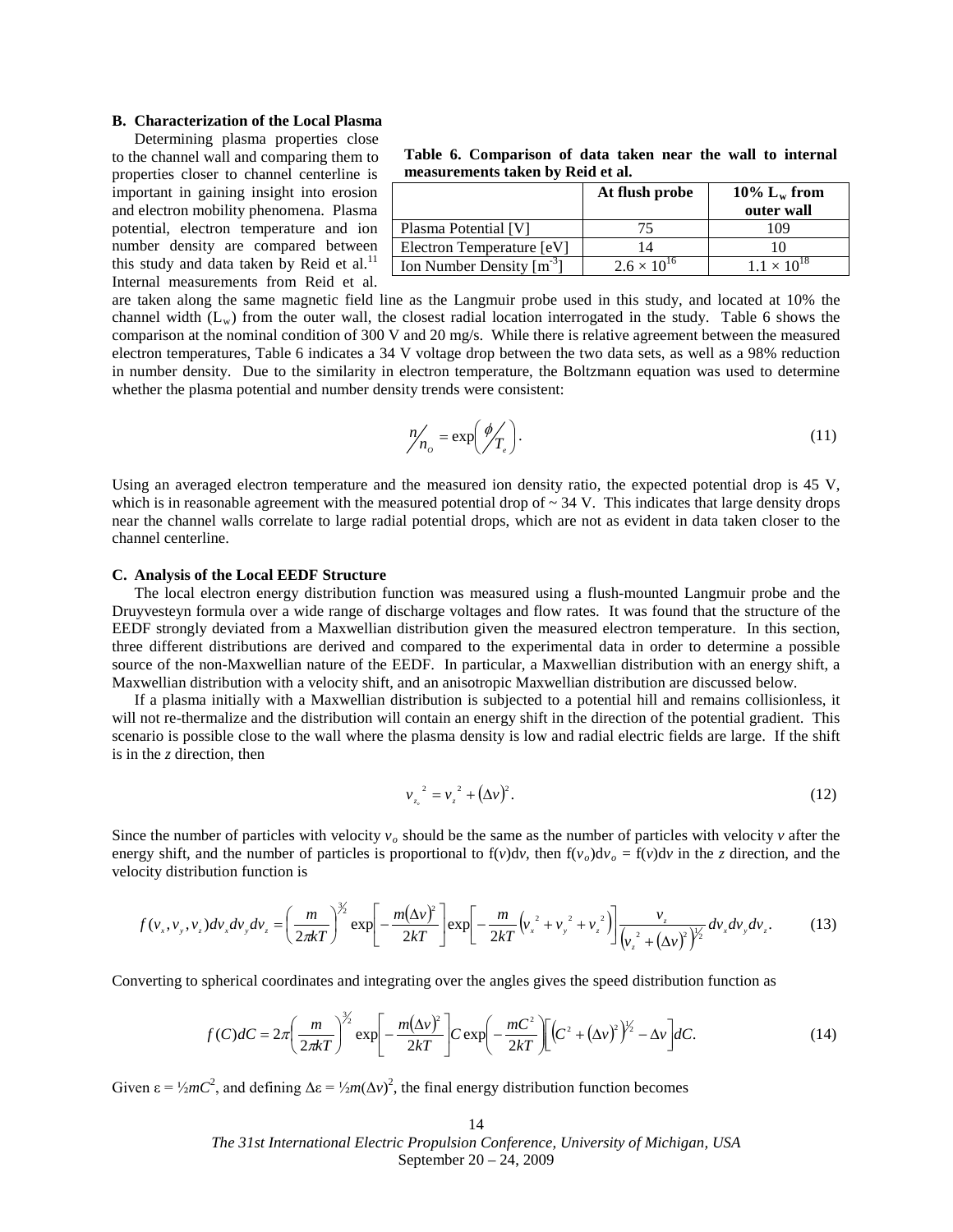$$
f(\varepsilon)d\varepsilon = \frac{1}{\sqrt{\pi}}\frac{1}{kT}\exp\left(-\frac{\varepsilon + \Delta\varepsilon}{kT}\right)\left[\frac{\varepsilon + \Delta\varepsilon}{kT}\right)^{\frac{1}{2}} - \left(\frac{\Delta\varepsilon}{kT}\right)^{\frac{1}{2}}d\varepsilon.
$$
 (15)

Electron movement can be highly complex due to the electromagnetic fields within a Hall thruster. One element of this movement is velocity drift of the guiding center of gyroscopic motion. If this drift velocity is assumed to be in the  $\zeta$  direction, then the velocity distribution function can be written as

$$
f(v_x, v_y, v_z)dv_x dv_y dv_z = \left(\frac{m}{2\pi kT}\right)^{3/2} \exp\left[-\frac{m}{2kT}\left(v_x^2 + v_y^2 + (v_z + \Delta v)^2\right)\right]dv_x dv_y dv_z.
$$
 (16)

Converting to spherical coordinates and integrating over the angles gives the speed distribution:

$$
f(C)dC = \frac{2}{\Delta v} \left(\frac{m}{2\pi kT}\right)^{1/2} \exp\left[-\frac{m(\Delta v)^2}{2kT}\right] C \exp\left(-\frac{mC^2}{2kT}\right) \sinh\left(\frac{mC\Delta v}{kT}\right) dC. \tag{17}
$$

Given  $\varepsilon = \frac{1}{2} mC^2$ , and defining  $\Delta \varepsilon = \frac{1}{2} m (\Delta v)^2$ , the final energy distribution function becomes

$$
f(\varepsilon)d\varepsilon = \left(\frac{1}{\pi kT\Delta\varepsilon}\right)^{1/2} \exp\left(-\frac{\varepsilon + \Delta\varepsilon}{kT}\right) \sinh\left[2\frac{(\varepsilon\Delta\varepsilon)^{1/2}}{kT}\right]d\varepsilon.
$$
 (18)

Because electrons in the discharge typically gain energy from the axial electric field, the temperature normal to the magnetic fields lines is much higher than the temperature parallel to the lines, leading to strong anisotropy of the distribution function.<sup>19, 21</sup> In order to keep a relatively simple analytical form while still investigating the effects of anisotropy, it is assumed that

$$
T_{\perp} = \zeta T_{\parallel} \tag{19}
$$

where ζ is a proportionality constant. If the *z* direction is taken to be parallel to the magnetic field, then the velocity distribution function is

$$
f(v_x, v_y, v_z) dv_x dv_y dv_z = \left(\frac{m}{2\pi kT_{\parallel}}\right)^{\frac{1}{2}} \left(\frac{m}{2\pi kT_{\perp}}\right) \exp\left(-\frac{mv_z^2}{2kT_{\parallel}} - \frac{m(v_x^2 + v_y^2)}{2kT_{\perp}}\right) dv_x dv_y dv_z.
$$
 (20)

Using Eq. (19) to eliminate the temperature normal to the field lines, the distribution function becomes

$$
f(v_x, v_y, v_z) dv_x dv_y dv_z = \frac{1}{\zeta} \left( \frac{m}{2\pi k T_{\parallel}} \right)^{3/2} \exp \left[ -\frac{m}{2k T_{\parallel}} \left( v_z^2 \left( 1 - \frac{1}{\zeta} \right) + \frac{1}{\zeta} \left( v_x^2 + v_y^2 + v_z^2 \right) \right) \right] dv_x dv_y dv_z.
$$
 (21)

Converting to spherical coordinates and integrating over the angles gives the speed distribution as

$$
f(C)dC = \frac{2}{\zeta \alpha} \left(\frac{m}{2kT_{\parallel}}\right)^{\frac{3}{2}} C^2 \exp\left(-\frac{mC^2}{2k\zeta T_{\parallel}}\right) erf(\alpha)dC, \tag{22}
$$

where  $\alpha$  is defined as

$$
\alpha^2 = \frac{mC^2}{2kT_{\parallel}} \left( 1 - \frac{1}{\zeta} \right). \tag{23}
$$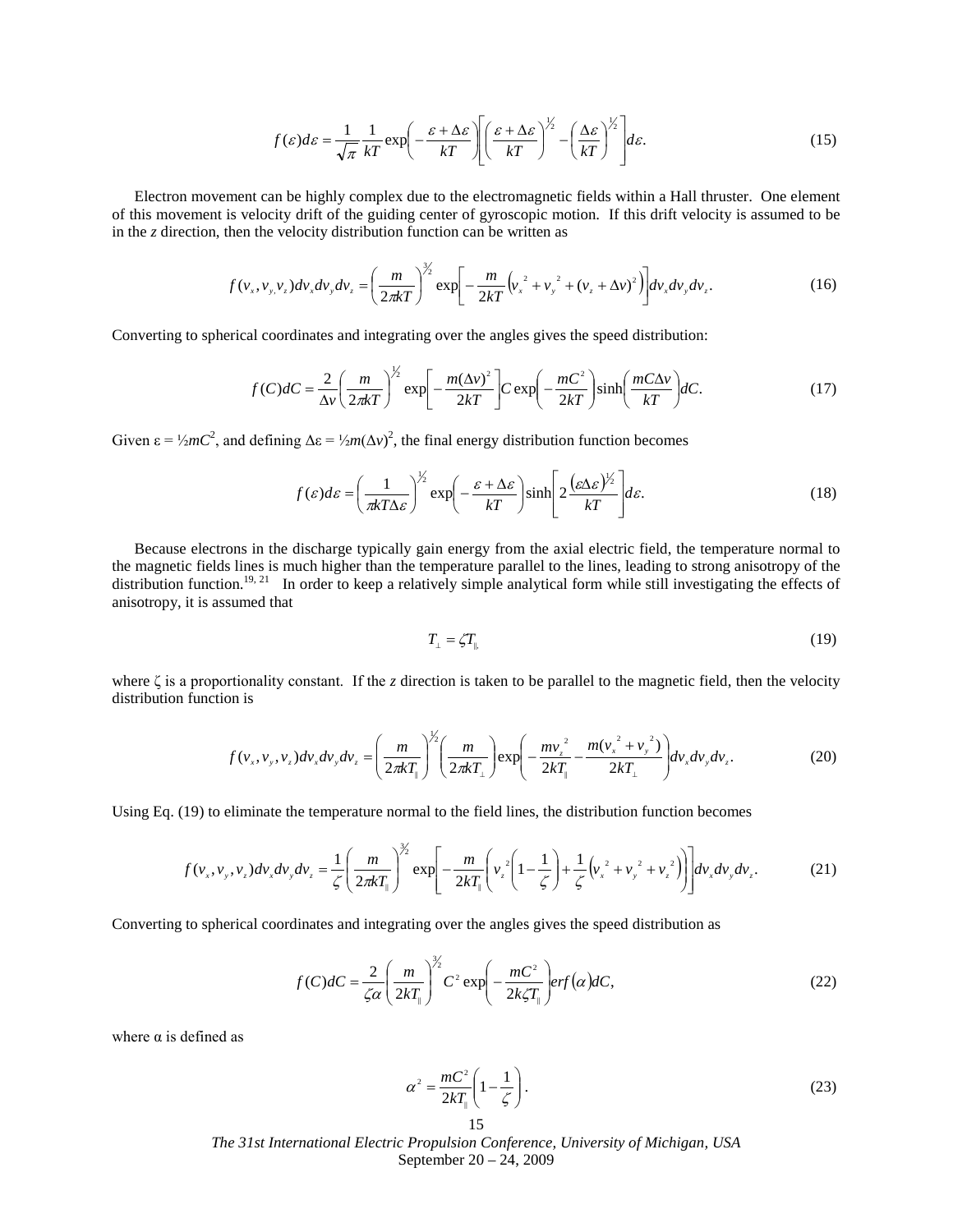Given  $\varepsilon = \frac{1}{2} mC^2$ , the final energy distribution function becomes

$$
f(\varepsilon)d\varepsilon = \frac{1}{\zeta\left(1-\frac{1}{\zeta}\right)^{\frac{1}{2}}kT_{\parallel}}\exp\left(-\frac{\varepsilon}{k\zeta T_{\parallel}}\right)erf\left[\left(\frac{\varepsilon}{kT_{\parallel}}\left(1-\frac{1}{\zeta}\right)\right)^{\frac{1}{2}}\right]d\varepsilon.
$$
 (24)

[Figure 14](#page-15-0) compares the three derived distribution functions along with the Maxwellian distribution for reference. All distributions are normalized such that the integral over all energies is unity. For the Maxwellian distributions with energy and velocity shifts,  $\Delta \varepsilon = 4kT$ , while for the anisotropic Maxwellian distribution  $\zeta = 5$  and  $T_{\parallel} = T$ . It is measured EEDF shown in Figure 11. evident from the plot that the Maxwellian with a velocity shift most closely resembles the general structure of the



<span id="page-15-0"></span>**Figure 14. Comparison of various functions investigated as possible distributions of the local electron population near the wall. Note that the Maxwellian with a velocity shift appears to be the only distribution with similar structure to the measured EEDF.**

In order to further investigate the structure of the Maxwellian with a velocity shift, the distribution is plotted and the location of the peak (the most probable energy) is calculated for several velocity shifts (see [Figure 15\)](#page-15-1). As the velocity shift increases, the peak in the distribution moves closer to the equivalent energy shift, and becomes effectively equal after  $\Delta \varepsilon \approx 1.5kT$ . Furthermore, the curvature at zero energy becomes more positive as the velocity shift increases, a feature that is present in the structure of the measured EEDFs.



<span id="page-15-1"></span>**Figure 15. Characterization of the Maxwellian distribution with a velocity shift. Left: Normalized distribution functions for various velocity shifts. Note the shift in peak and change in curvature at zero energy as the shift increases. Right: Most probable energy as a function of velocity shift. The most probable energy is the equivalent energy shift for shifts larger than ~ 1.5kT.**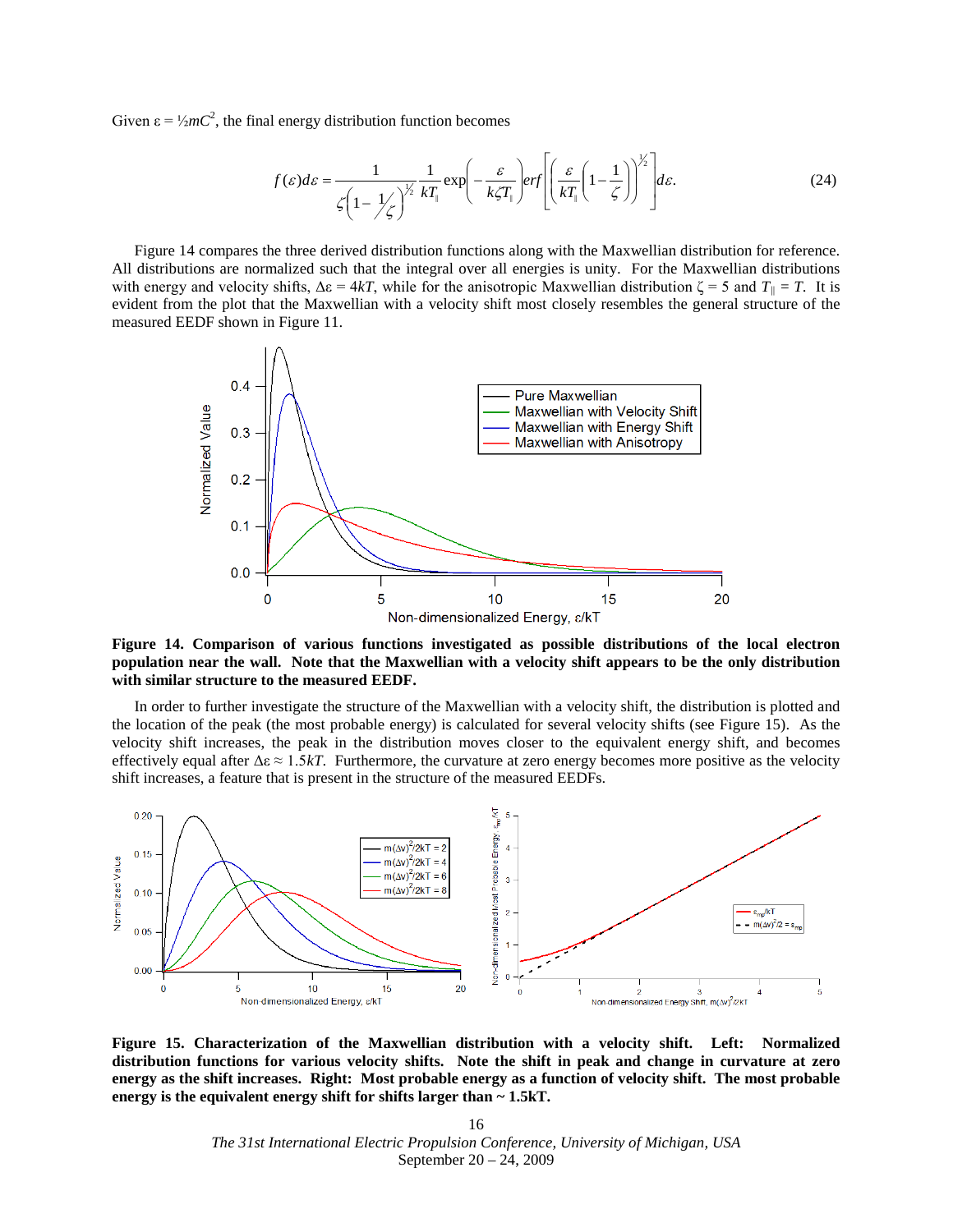Using the above characterization of the Maxwellian with a velocity shift, curve fits were made to the experimental EEDF at the nominal operating condition of 300 V and 20 mg/s (see [Figure 16\)](#page-16-0). The first curve fit was made using the measured electron temperature and forcing the peaks in the distributions to match. The second curve fit was performed similarly except the electron temperature was left as a variable. This allowed more freedom in matching the peak and the shape of the measured EEDF.



<span id="page-16-0"></span>**Figure 16. Curve fits to the measured EEDF at 300 V, 20 mg/s using the Maxwellian with a velocity shift. Left: Fit using the measured electron temperature. Right: Best fit to the data using electron temperature as a free variable.**

From the above figure, it is evident that the Maxwellian with a velocity shift does not match well with the experimental data when the measured electron temperature is used. However, an excellent fit is obtained when the electron temperature is decreased from 13.6 eV to 6.0 eV. The distributions do not quite match at higher energies, indicating that the velocity shift alone does not explain the structure of the measured EEDF. It is possible that the faster drop off observed in the experimental data is an indication of high-energy electron losses to the thruster walls. Despite this discrepancy, the excellent prediction of the peak shift and shape at low energies indicates that there could be a large drift velocity present in the electron population. If this is the case, then it would imply that the measured electron temperatures may be artificially high and the actual plasma is colder than expected.

The source of such a drift in the electron population is currently unknown. At 300 V, 20 mg/s, this drift velocity corresponds to over 50 eV of energy; calculations of the  $E \times B$  drift velocity using measured electric fields close to the probe<sup>11</sup> and (vacuum) magnetic fields yields a velocity about  $3.5X$  lower than what is needed to explain the drift. Therefore, the  $E \times B$  drift appears to be the correct order of magnitude to cause the velocity shift in the EEDF. However, it is likely that this drift is directed perpendicular to the wall (radial), and thus cannot be related to the azimuthal  $E \times B$  drift. Further studies are required in order to determine the exact cause of the observed velocity shift.

#### **V. Conclusion**

A flush-mounted Langmuir probe and swept emissive probe were used to interrogate the near-wall region by the exit plane of a 6-kW Hall thruster under a variety of operating conditions. Sheridan's model<sup>13</sup> was used to successfully recover the true ion saturation current by correcting for sheath expansion, and the derivative method for obtaining plasma potential from Langmuir probe data was found to be satisfactory when compared to data from the swept emissive probe. When compared to internal measurements taken by Reid et al.,<sup>11</sup> it was found that the nearwall region was characterized by a lower density and potential than expected, while the electron temperature was found to be fairly consistent.

Calculated ion power deposition maximized at low discharge voltage and high flow rate, when discharge currents and divergence are the highest. The changes in sheath potential drop and directed beam energy did not seem to have a significant effect on the power deposition. The local EEDF was found to be highly non-Maxwellian, shifting towards higher energies than expected based purely on the measured electron temperatures. It is possible that the cause of the non-Maxwellian structure is a large velocity shift in the radial direction that is of the same order as the calculated  $E \times B$  drift velocity. A drifting Maxwellian distribution appears to fit the experimental data well, albeit with a lower electron temperature than what was measured using simple Langmuir probe theory. Further measurements need to be made in order to fully characterize the near-wall region, but flush probes appear to be a promising diagnostic to determine the properties relevant to erosion and electron mobility mechanisms.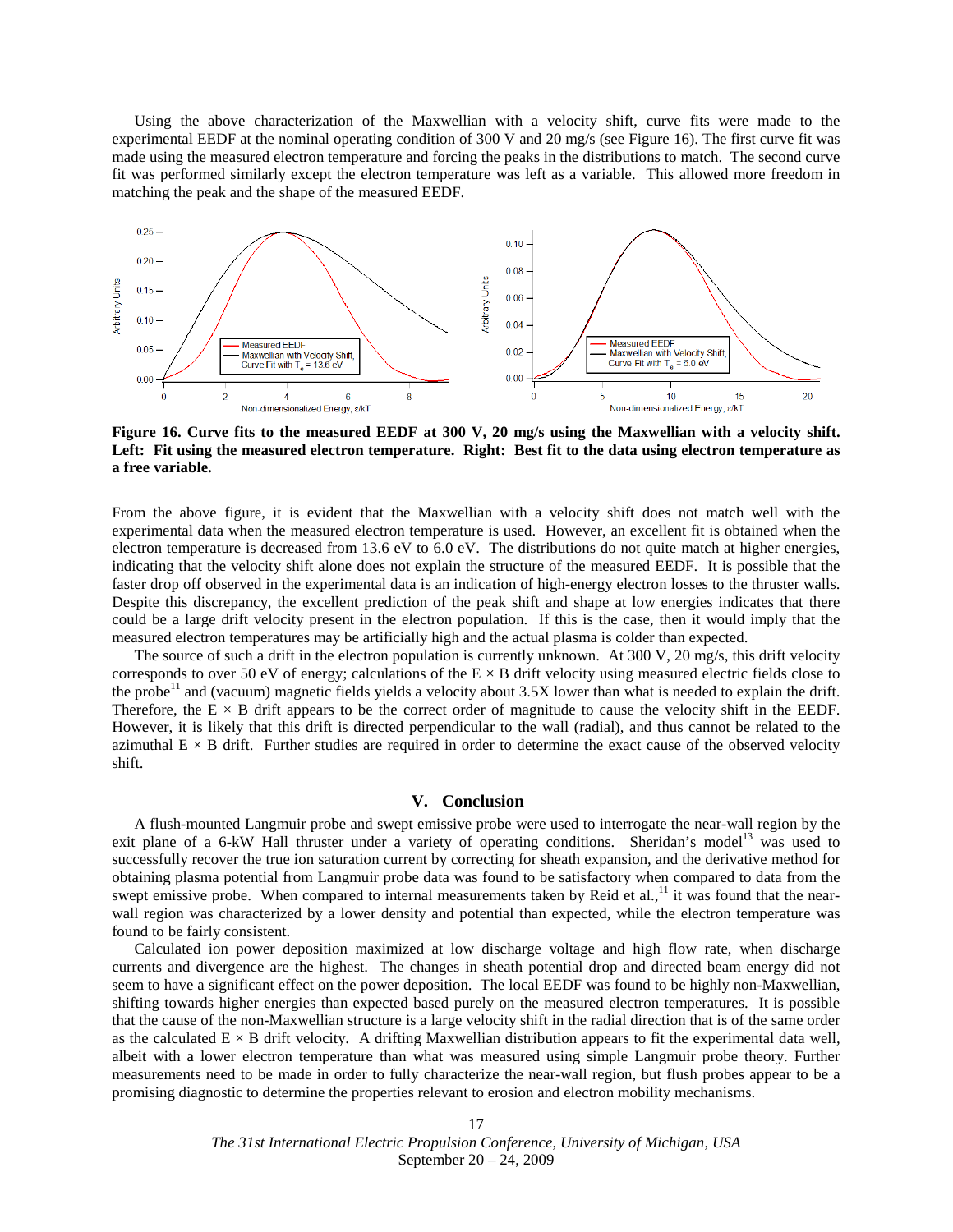## **Acknowledgments**

The authors would like to thank Drs. John Foster and Bryan Reid for fruitful discussion and invaluable input, and David Huang for help in running the Hall thruster used in this study. The authors would also like to acknowledge and thank the Air Force Office of Scientific Research (AFOSR) for funding this research. Dr. Mitat Birkan is the Project Manager for Grant FA9550-06-1-0105. The lead author is supported under the Graduate Student Research Program through the National Aeronautics and Space Administration.

Portions of this research were carried out at the Jet Propulsion Laboratory, California Institute of Technology, under a contract with the National Aeronautics and Space Administration.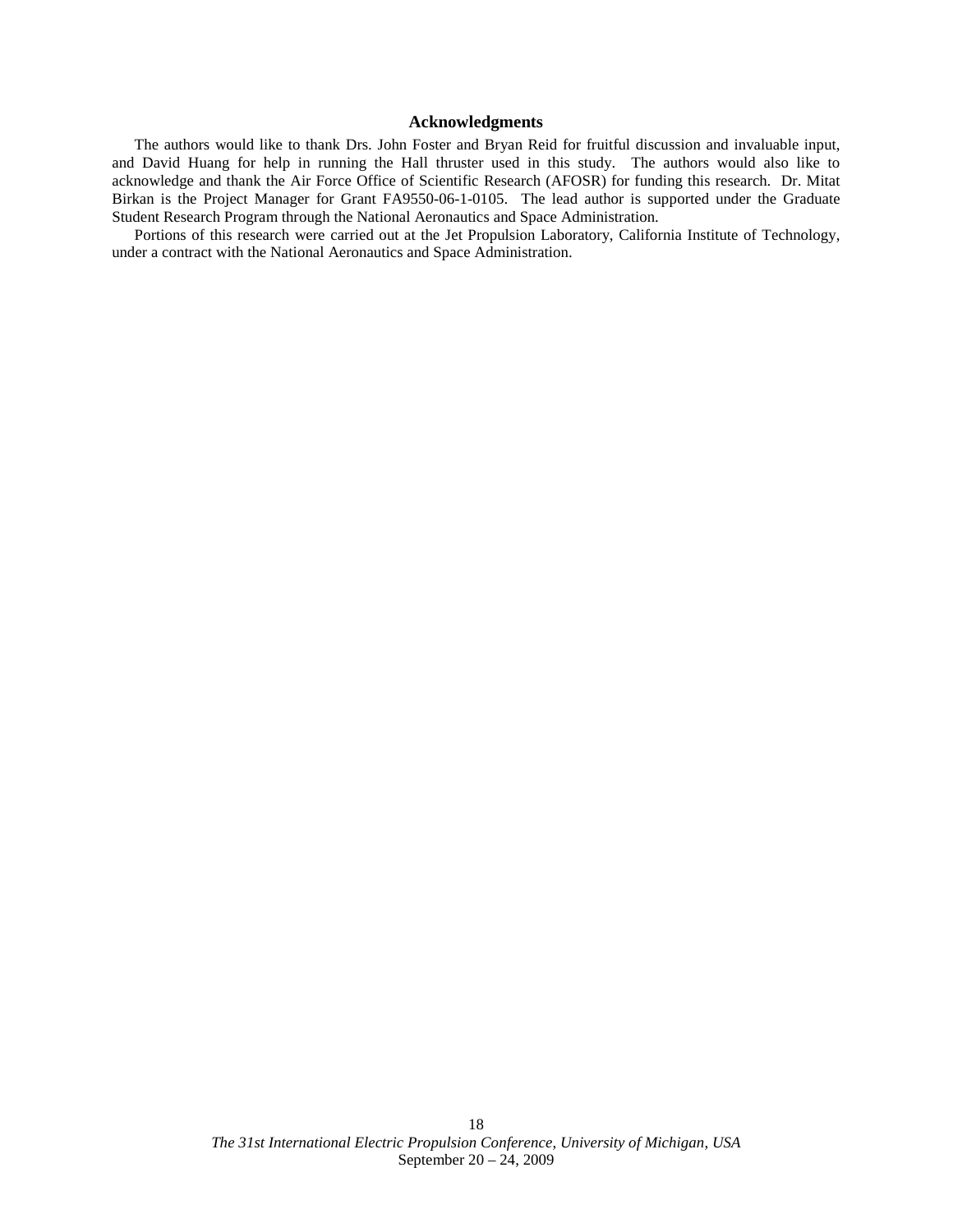### **References**

<sup>1</sup>Hofer, R. R., Katz, I., Mikellides, I. G., Goebel, D. M., Jameson, K. K., Sullivan, R. M. and Johnson, L. K., "Efficacy of Electron Mobility Models in Hybrid-PIC Hall Thruster Simulations," *Proceedings of the 44th AIAA/ASME/SAE/ASEE Joint Propulsion Conference and Exhibit*, AIAA-2008-4924, Hartford, CT, July 20-23, 2008.

2 Hofer, R. R., Mikellides, I. G., Katz, I. and Goebel, D. M., "BPT-4000 Hall Thruster Discharge Chamber Erosion Model Comparison with Qualification Life Test Data," *Proceedings of the 30th International Electric Propulsion Conference*, IEPC-2007-267, Florence, Italy, September 17-20, 2007.

3 Yim, J. T., Keidar, M. and Boyd, I. D., "A Hydrodynamic-Based Erosion Model for Hall Thrusters," *Proceedings of the 29th International Electric Propulsion Conference*, IEPC-2005-013, Princeton, NJ, October 31 - November 4, 2005.

4 Ahedo, E. and Parra, F. I., "Partial trapping of secondary-electron emission in a Hall thruster plasma," *Physics of Plasmas*, Vol. 12, No. 7, 2005, pp. 073503-1 - 073503-7.

<sup>5</sup>Barral, S., Makowski, K., Peradzynski, Z., Gascon, N. and Dudeck, M., "Wall material effects in stationary plasma thrusters. II. Near-wall and in-wall conductivity," *Physics of Plasmas*, Vol. 10, No. 10, 2003, pp. 4137-4152.

6 Keidar, M., Boyd, I. D. and Beilis, I. I., "Plasma flow and plasma-wall transition in Hall thruster channel," *Physics of Plasmas*, Vol. 8, No. 12, 2001, pp. 5315-5322.

7 Azziz, Y., Warner, N. Z., Martinez-Sanchez, M. and Szabo, J. J., "High Voltage Plume Measurements and Internal Probing of the BHT-1000 Hall Thruster," *Proceedings of the 40th AIAA/ASME/SAE/ASEE Joint Propulsion Conference and Exhibit*, AIAA-2004-4097, Fort Lauderdale, FL, July 11-14, 2004.

<sup>8</sup>Kim, V., Grdlichko, D., Kozlov, V., Lazourenko, A., Popov, G. and Skrylnikov, A., "Local Plasma Parameter Measurements by Nearwall Probes Inside the SPT Accelerating Channel Under Thruster Operation with Kr," *Proceedings of the 38th AIAA/ASME/SAE/ASEE Joint Propulsion Conference and Exhibit*, AIAA-2002-4108, Indianapolis, IN, July 7-10, 2002.

<sup>9</sup>Kim, V., Kozlov, V., Skrylnikov, A., Umnitsin, L. N., Svotina, V. V., Bouchoule, A. and Prioul, M., "Investigation of the Local Plasma Parameters in the SPT Accelerating Channel Under Increased Discharge Voltages," *Proceedings of the 29th International Electric Propulsion Conference*, IEPC-2005-004, Princeton, NJ, October 31 - November 4, 2005.

 $10$ Szabo, J. J., Warner, N. Z. and Martinez-Sanchez, M., "Instrumentation and Modeling of a High Isp Hall Thruster," *Proceedings of the 38th AIAA/ASME/SAE/ASEE Joint Propulsion Conference and Exhibit*, AIAA-2002-4248, Indianapolis, IN, July 7-10, 2002.

 $<sup>11</sup>$ Reid, B. M., "The Influence of Neutral Flow Rate in the Operation of Hall Thrusters," Ph.D. Dissertation, Aerospace</sup> Engineering, University of Michigan, Ann Arbor, MI, 2008.

12Hershkowitz, N., *Plasma Diagnostics: Discharge Parameters and Chemistry*, Academic Press, Inc., 1989, Chaps. 3.

13Sheridan, T. E., "How big is a small Langmuir probe?," *Physics of Plasmas*, Vol. 7, No. 7, 2000, pp. 3084-3088.

14Druyvesteyn, M. J., *Z. Phys.*, Vol. 64, No. 781, 1930, pp.

<sup>15</sup> Haas, J. M., "Low-Perturbation Interrogation of the Internal and Near-Field Plasma Structure of a Hall Thruster Using a High-Speed Probe Positioning System," Ph.D. Dissertation, Aerospace Engineering, University of Michigan, Ann Arbor, MI, 2001.

 $<sup>16</sup>$ Linnell, J. A., "An Evaluation of Krypton Propellant in Hall Thrusters," Ph.D. Dissertation, Aerospace Engineering,</sup> University of Michigan, Ann Arbor, MI, 2007.

<sup>17</sup>Hershkowitz, N. and Cho, M. H., "Measurement of plasma potential using collecting and emitting probes," *The Journal of Vacuum Science and Technology A*, Vol. 6, No. 3, 1988, pp. 2054-2059.

<sup>18</sup>Hofer, R. R., "Development and Characterization of High-Efficiency, High-Specific Impulse Xenon Hall Thrusters," Ph.D. Dissertation, Aerospace Engineering, The University of Michigan, Ann Arbor, MI, 2004.

19